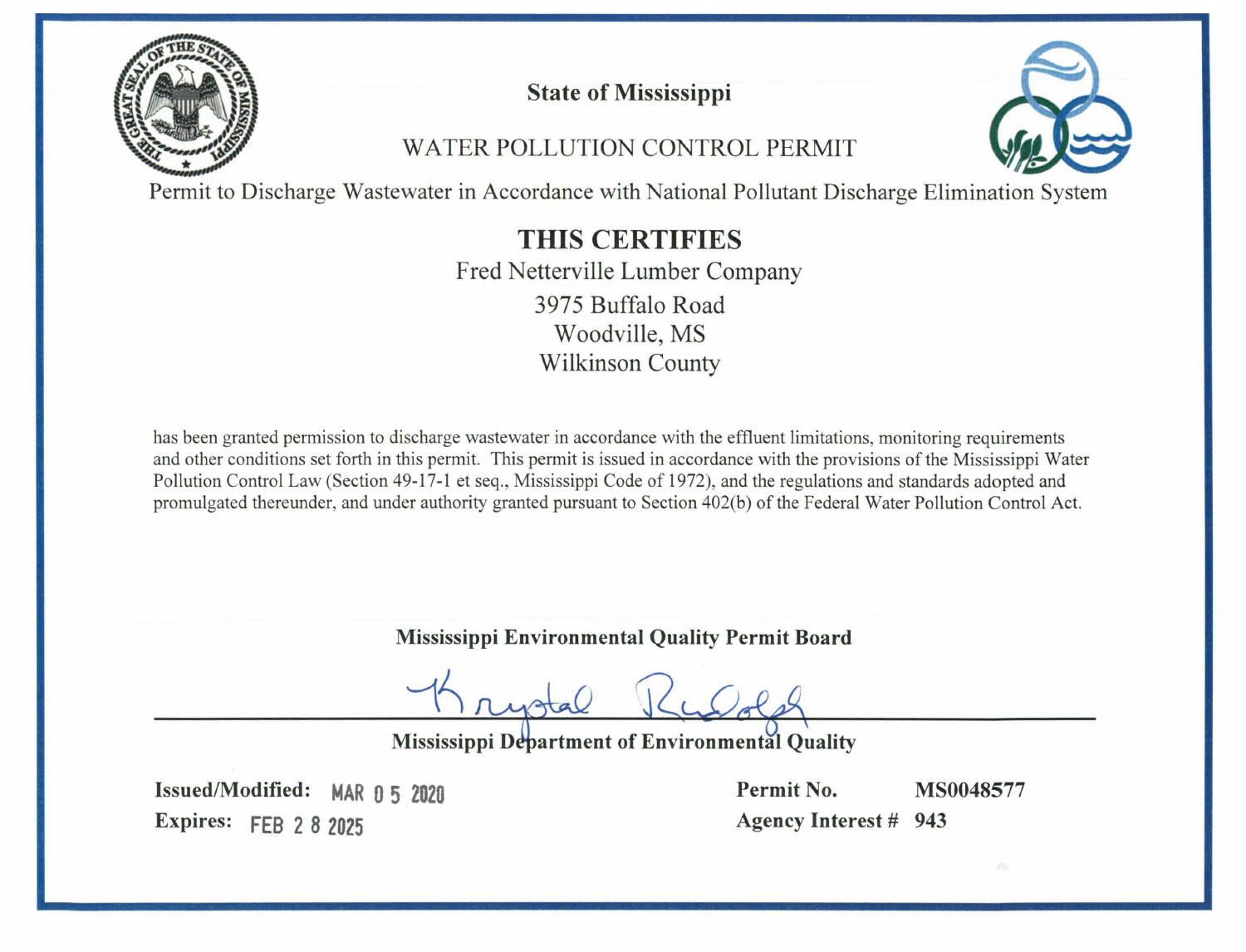# **Table of Contents**

Other Relevant Documents:

General Form 1, Form 2C Cover Letter, Form 1, Form 2C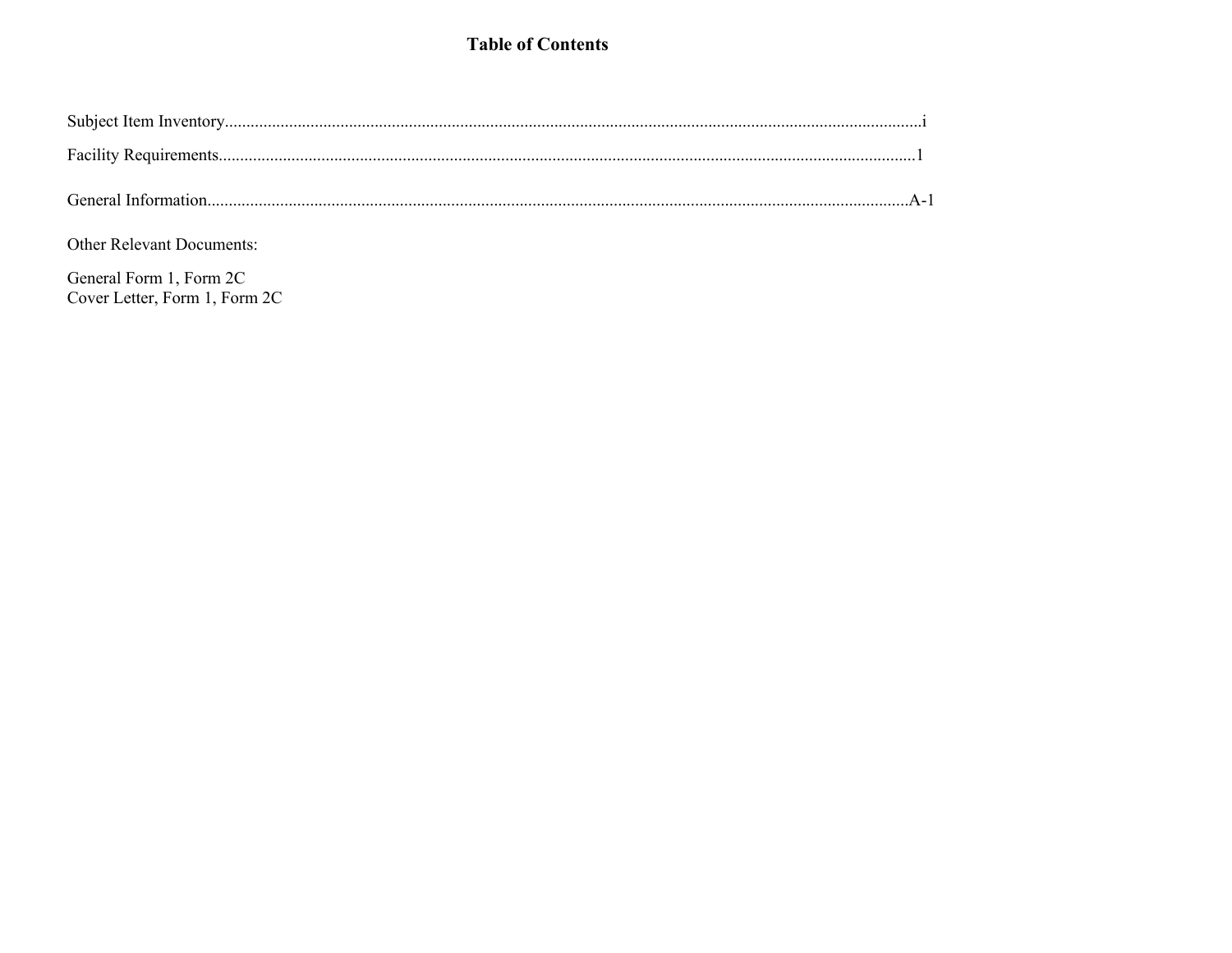Activity ID No.: PER20190001 Permit Number: MS0048577 Subject Item Inventory Fred Netterville Lumber Company

#### **Subject Item Inventory:**

| ID                | <b>Designation</b> | Description                                               |
|-------------------|--------------------|-----------------------------------------------------------|
| AI943             | AI 943             | Hardwood sawmill                                          |
| RPNT <sub>2</sub> | MS0048577-002      | Outfall 002 (Overflow from boiler blowdown cooling pond). |

#### **Receiving Stream Relationships:**

| <b>Subject Item</b>                                             | Relationship    | <b>Receiving Stream</b> |
|-----------------------------------------------------------------|-----------------|-------------------------|
| RPNT2 Outfall 002 (Overflow from boiler blowdown cooling pond). | Discharges Into | Unnamed Tributary of    |
|                                                                 | Then Into       | Buffalo River           |

| <b>KEY</b>                                   |                                   |
|----------------------------------------------|-----------------------------------|
| $ ACT = Activity$                            | $AI = Agency Interest$            |
| $AREA = Area$                                | $CONT = Control$ Device           |
| CAFO = Concentrated Animal Feeding Operation | $=$ Insignificant Activity<br>IA  |
| $EQPT = Equipment$                           | $MAFO = Animal Feeding Operation$ |
| $IMPD = Important$                           | $PCS = PCs$                       |
| $RPNT = Release Point$                       | $TRMT = Treatment$                |
| $\vert$ WDPT = Withdrawal Point              |                                   |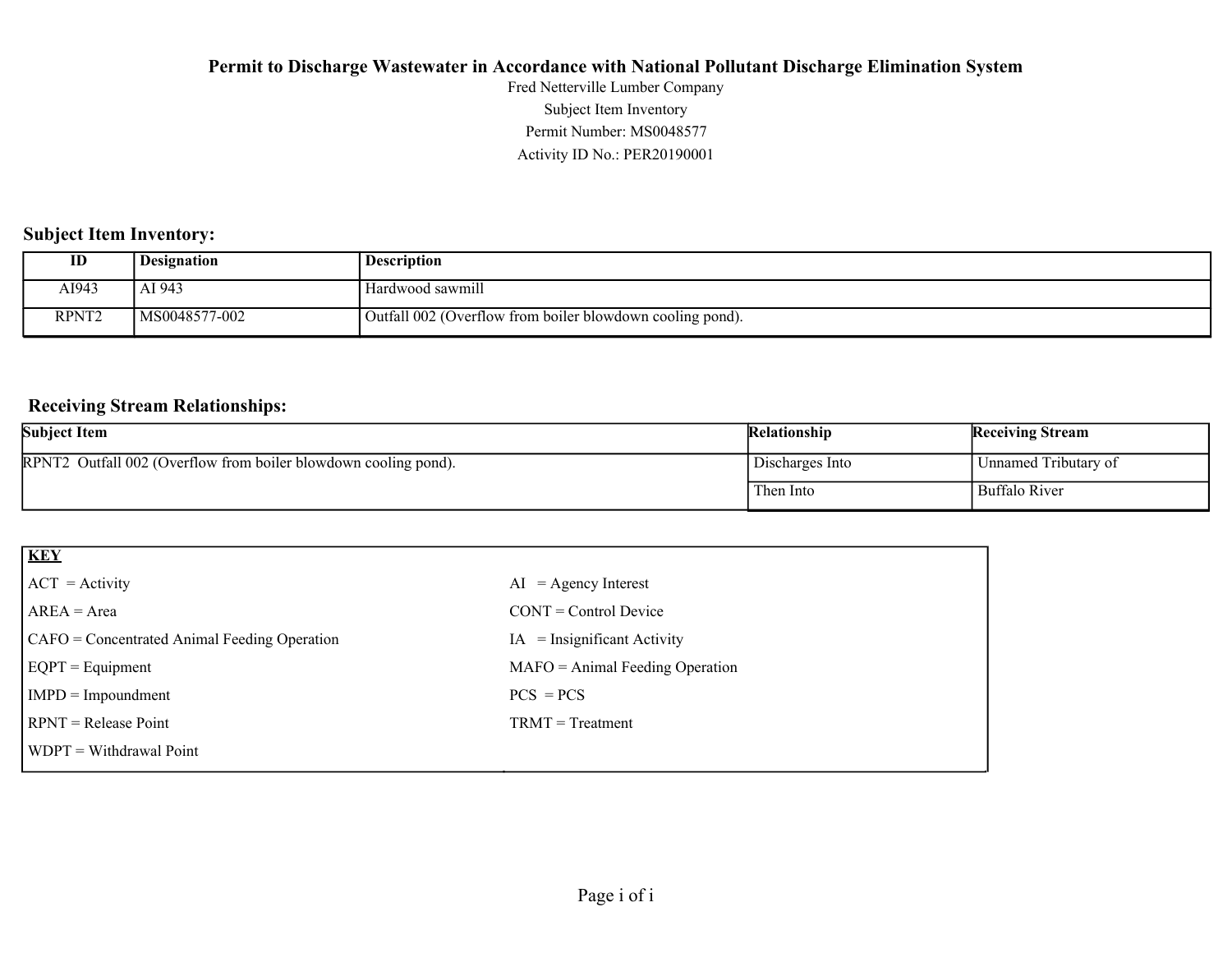### **EFFLUENT LIMITATIONS AND MONITORING REQUIREMENTS**

# **Subject Item: Outfall 002 (Overflow from boiler blowdown cooling pond).**

#### **RPNT00000000002: MS0048577-002**

|                                         | <b>Discharge Limitations</b>            |                                         |                                              |                                             |                                             |                                      | <b>Monitoring Requirements</b>     |           |                           |                        |
|-----------------------------------------|-----------------------------------------|-----------------------------------------|----------------------------------------------|---------------------------------------------|---------------------------------------------|--------------------------------------|------------------------------------|-----------|---------------------------|------------------------|
| <b>Parameter</b>                        | Quantity /<br><b>Loading</b><br>Average | Quantity /<br>Loading<br><b>Maximum</b> | <b>Quantity</b> /<br>Loading<br><b>Units</b> | <b>Quality</b> /<br>Conc.<br><b>Minimum</b> | <b>Quality</b> /<br>Conc.<br><b>Average</b> | Quality /<br>Conc.<br><b>Maximum</b> | Quality /<br>Conc.<br><b>Units</b> | Frequency | <b>Sample Type</b>        | Which<br><b>Months</b> |
| Flow<br><b>Effluent</b>                 | Report<br>Annual Average                | Report<br>Annual<br>Maximum             | Million Gallons<br>per Day                   | ******                                      | ******                                      | ******                               | ******                             | Quarterly | Instantaneous<br>Sampling | Jan-Dec                |
| pH<br>Effluent                          | ******                                  | ******                                  | ******                                       | 6.0<br>Minimum                              | ******                                      | 9.0<br>Maximum                       | <b>SU</b>                          | Quarterly | <b>Grab Sampling</b>      | Jan-Dec                |
| Temperature (Deg. F)<br><i>Effluent</i> | ******                                  | ******                                  | ******                                       | ******                                      | ******                                      | -90<br>Maximum                       | degrees F                          | Quarterly | <b>Grab Sampling</b>      | Jan-Dec                |

Such discharges shall be limited and monitored by the permittee as specified below: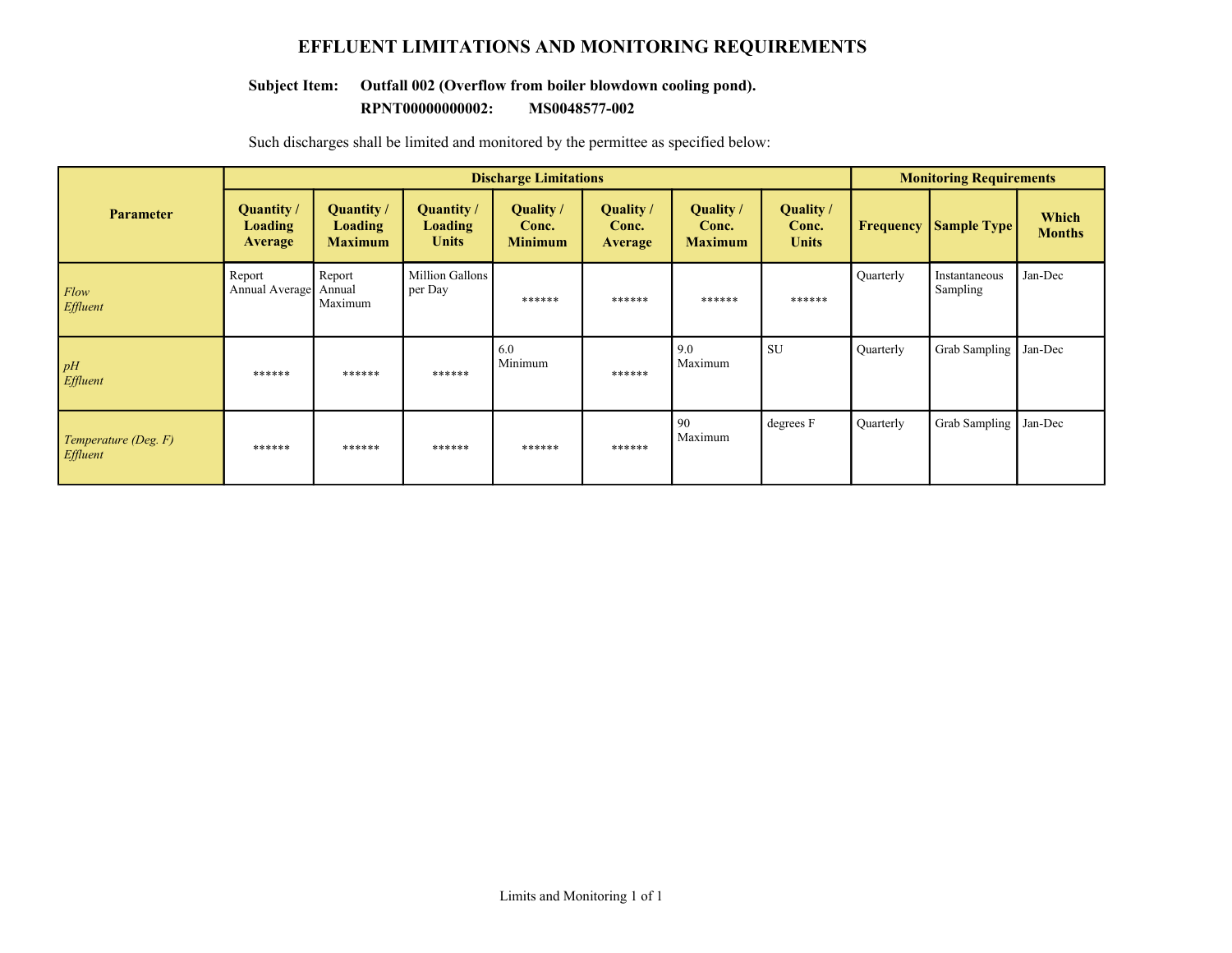Fred Netterville Lumber Company Facility Requirements Permit Number: MS0048577 Activity ID No.:PER20190001

#### **AI0000000943 (AI 943) Hardwood sawmill:**

# **Limitation Requirements:**

| Condition |           |                                                                                                                                                                                                                                                                                                                                                                                                                                                                                                                                |
|-----------|-----------|--------------------------------------------------------------------------------------------------------------------------------------------------------------------------------------------------------------------------------------------------------------------------------------------------------------------------------------------------------------------------------------------------------------------------------------------------------------------------------------------------------------------------------|
| No.       | Parameter | Condition                                                                                                                                                                                                                                                                                                                                                                                                                                                                                                                      |
| $L-1$     |           | There shall be no discharge of debris from this facility into waters of the state. Debris is defined as woody material such as<br>bark, twigs, branches, heartwood, or sapwood that will not pass through a 1-inch (2.54 cm) diameter round opening. [40 CFR<br>429.1031                                                                                                                                                                                                                                                       |
| $L-2$     |           | There shall be no discharge of process wastewater from Outfall 002. The term "process wastewater" means any water which,<br>during manufacturing or processing, comes into direct contact with or results from the production or use of any raw material,<br>intermediate product, finished product, by-product or waste product (40 CFR 122.2). The term specifically excludes non-<br>contact cooling water, material storage yard runoff, and boiler blowdown (40 CFR 429.11). [40 CFR Part 429. Subpart K<br>$(429.123)$ ] |
| $L-3$     |           | There shall be no discharge to waters of the State from the vehicle washing operation. [11 Miss. Admin. Code Pt. 6, R.<br>$1.1.3.A(3)(c)$ ]                                                                                                                                                                                                                                                                                                                                                                                    |
| $L-4$     |           | There shall be no discharge of floating solids or visible foam in other than trace amounts. [11 Miss. Admin. Code Pt. 6, R.<br>2.2.A(2).                                                                                                                                                                                                                                                                                                                                                                                       |
| $L-5$     |           | The discharges shall not cause the occurrence of a visible sheen on the surface of the receiving waters. [11 Miss. Admin.<br>Code Pt. 6, R. 2.2.A(2).]                                                                                                                                                                                                                                                                                                                                                                         |
| $L-6$     |           | Samples taken in compliance with the monitoring requirements specified in this permit shall be taken at the nearest accessible<br>point after final treatment but prior to mixing with the receiving stream or as otherwise specified in this permit. [11 Miss.<br>Admin. Code Pt. 6, R. 1.1.4.A(28).]                                                                                                                                                                                                                         |

Page 1 of 21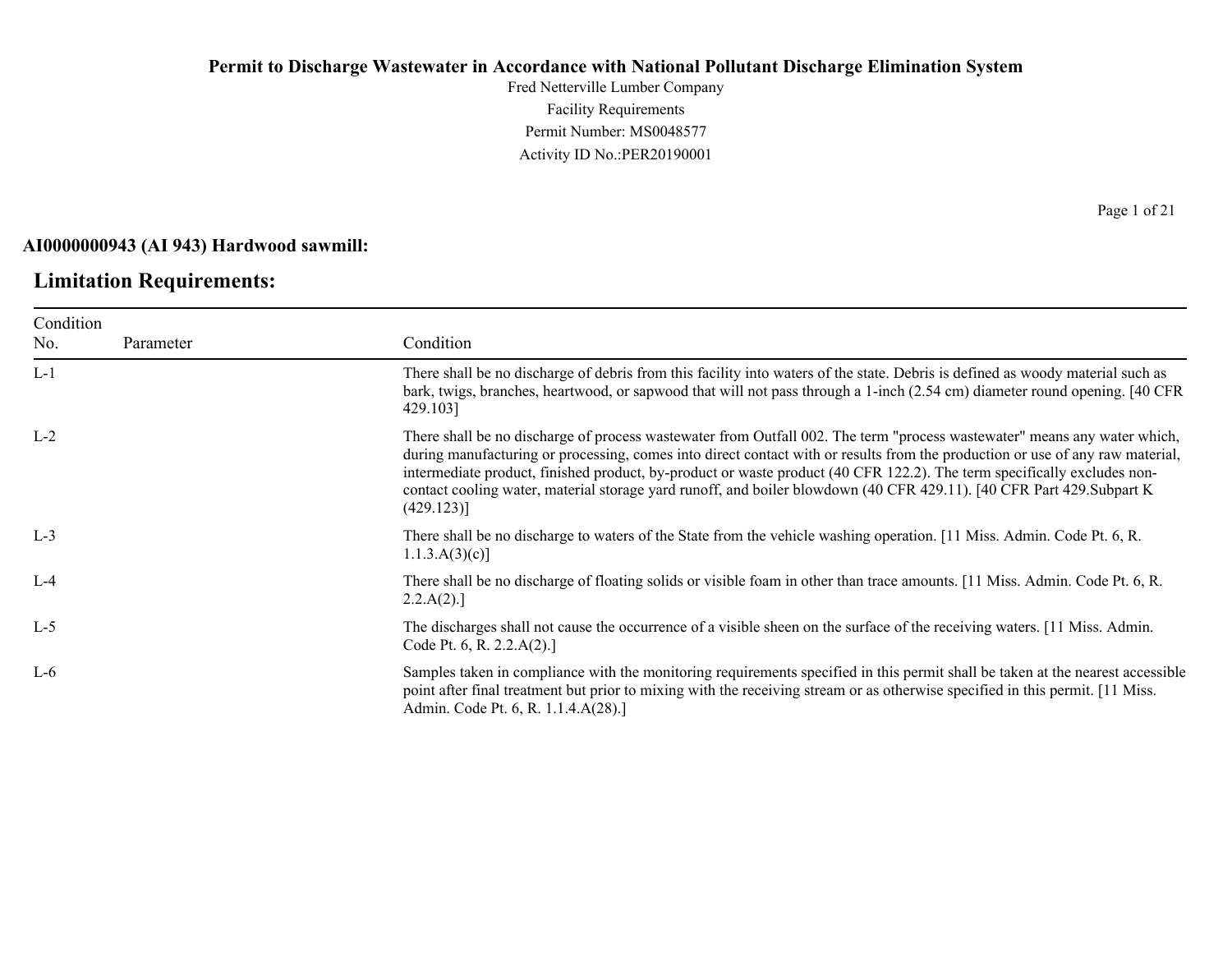Fred Netterville Lumber Company Facility Requirements Permit Number: MS0048577 Activity ID No.:PER20190001

#### **AI0000000943 (AI 943) Hardwood sawmill:**

# **Record-Keeping Requirements:**

| Condition<br>No. | Condition                                                                                                                                                                                                                                                                                                            |
|------------------|----------------------------------------------------------------------------------------------------------------------------------------------------------------------------------------------------------------------------------------------------------------------------------------------------------------------|
| $R-1$            | Recording of Results                                                                                                                                                                                                                                                                                                 |
|                  | For each measurement or sample taken pursuant to the requirements of this permit, the permittee shall maintain records of all information obtained from such<br>monitoring including:                                                                                                                                |
|                  | (1) The exact place, date, and time of sampling;<br>(2) The dates the analyses were performed;<br>$(3)$ The person $(s)$ who performed the analyses;<br>(4) The analytical techniques, procedures or methods used; and<br>(5) The results of all required analyses. [11 Miss. Admin. Code Pt. 6, R. 1.1.4.A(29)(a).] |

# **Submittal/Action Requirements:**

| Condition<br>No. | Condition                                                                                                                                                                                                                                                                                                          |
|------------------|--------------------------------------------------------------------------------------------------------------------------------------------------------------------------------------------------------------------------------------------------------------------------------------------------------------------|
| $S-1$            | Reporting                                                                                                                                                                                                                                                                                                          |
|                  | Monitoring results obtained during the previous reporting period shall be summarized and reported on a Discharge Monitoring Report (DMR). DMR data must be<br>submitted submitted electronically using the MDEQ NetDMR system NO LATER THAT THE 28TH DAY OF THE MONTH FOLLOWING THE COMPLETED<br>REPORTING PERIOD. |
|                  | DMRs and all other reports required herein, shall be signed in accordance with 11 Miss. Admin. Code Pt. 6, R. 1.1.4. $A(15)(c)(1)$ . of the Mississippi Wastewater<br>Regulations. [11 Miss. Admin. Code Pt. 6, R. 1.1.4.A(15)c(1)., 40 CFR 122.21(1)(4)(i)]                                                       |

Page 2 of 21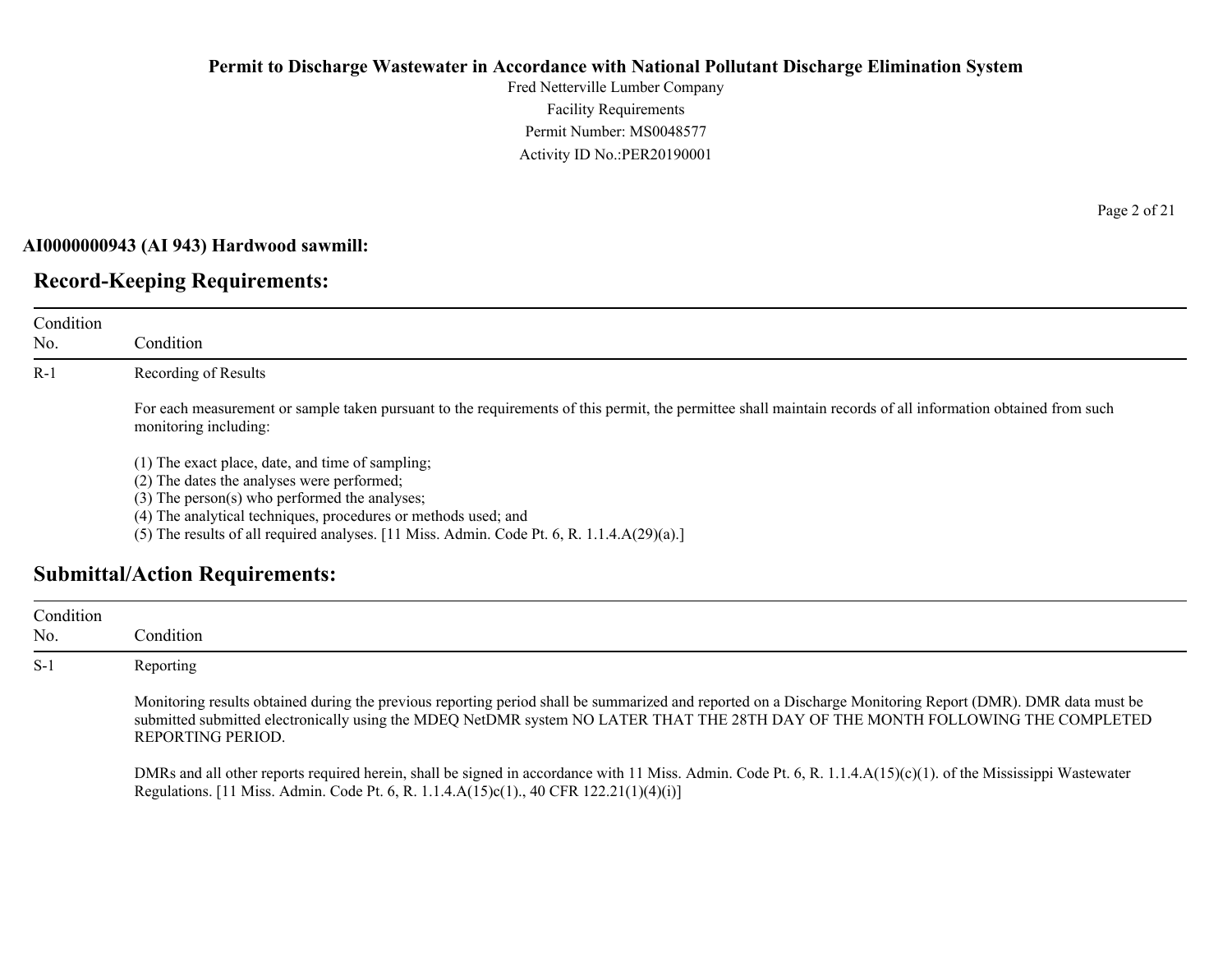Fred Netterville Lumber Company Facility Requirements Permit Number: MS0048577 Activity ID No.:PER20190001

#### **AI0000000943 (AI 943) Hardwood sawmill:**

# **Submittal/Action Requirements:**

| Condition<br>No. | Condition                                                                                                                                                                                                                                                                                                                                                                                                                                                                                                                                                                                                                                                                                                                                                                                                                                                                                                                                                                                                                                                                                                                                                                                                                                               |
|------------------|---------------------------------------------------------------------------------------------------------------------------------------------------------------------------------------------------------------------------------------------------------------------------------------------------------------------------------------------------------------------------------------------------------------------------------------------------------------------------------------------------------------------------------------------------------------------------------------------------------------------------------------------------------------------------------------------------------------------------------------------------------------------------------------------------------------------------------------------------------------------------------------------------------------------------------------------------------------------------------------------------------------------------------------------------------------------------------------------------------------------------------------------------------------------------------------------------------------------------------------------------------|
| $S-2$            | Reporting Requirements - Planned Changes                                                                                                                                                                                                                                                                                                                                                                                                                                                                                                                                                                                                                                                                                                                                                                                                                                                                                                                                                                                                                                                                                                                                                                                                                |
|                  | The permittee shall give notice to the Permit Board as soon as possible of any planned physical alterations or additions, including but not limited to, a change of<br>operation to the permitted facility. Notice is required in the circumstances that follow:<br>(1) The alteration or addition to a permitted facility may meet one of the criteria for determining whether the facility is a new source in 40 CFR 122.29(b); or<br>(2) The alteration or addition could significantly change the nature or increase the quantity of pollutants discharged. This notification applies to pollutants which are not<br>subject to either effluent limitations in the permit or notification requirements under 40 CFR $122.42(a)(1)$ .<br>(3) The alteration or addition results in a significant change in the permittee's sludge use or disposal practices, and such alteration, addition, or change may justify the<br>application of permit conditions that are different from or absent in the existing permit, including notification of additional use or disposal sites not reported during the<br>permit application process or not reported pursuant to an approved land application plan; [11 Miss. Admin. Code Pt. 6, R. 1.1.4.A(15)(a).] |
| $S-3$            | Reporting Requirements - Anticipated Noncompliance                                                                                                                                                                                                                                                                                                                                                                                                                                                                                                                                                                                                                                                                                                                                                                                                                                                                                                                                                                                                                                                                                                                                                                                                      |

The permittee shall give advance notice to the Permit Board of any planned changes in the permitted facility or activity which may result in noncompliance with permit requirements. [11 Miss. Admin. Code Pt. 6, R. 1.1.4.A(29)(b).]

Page 3 of 21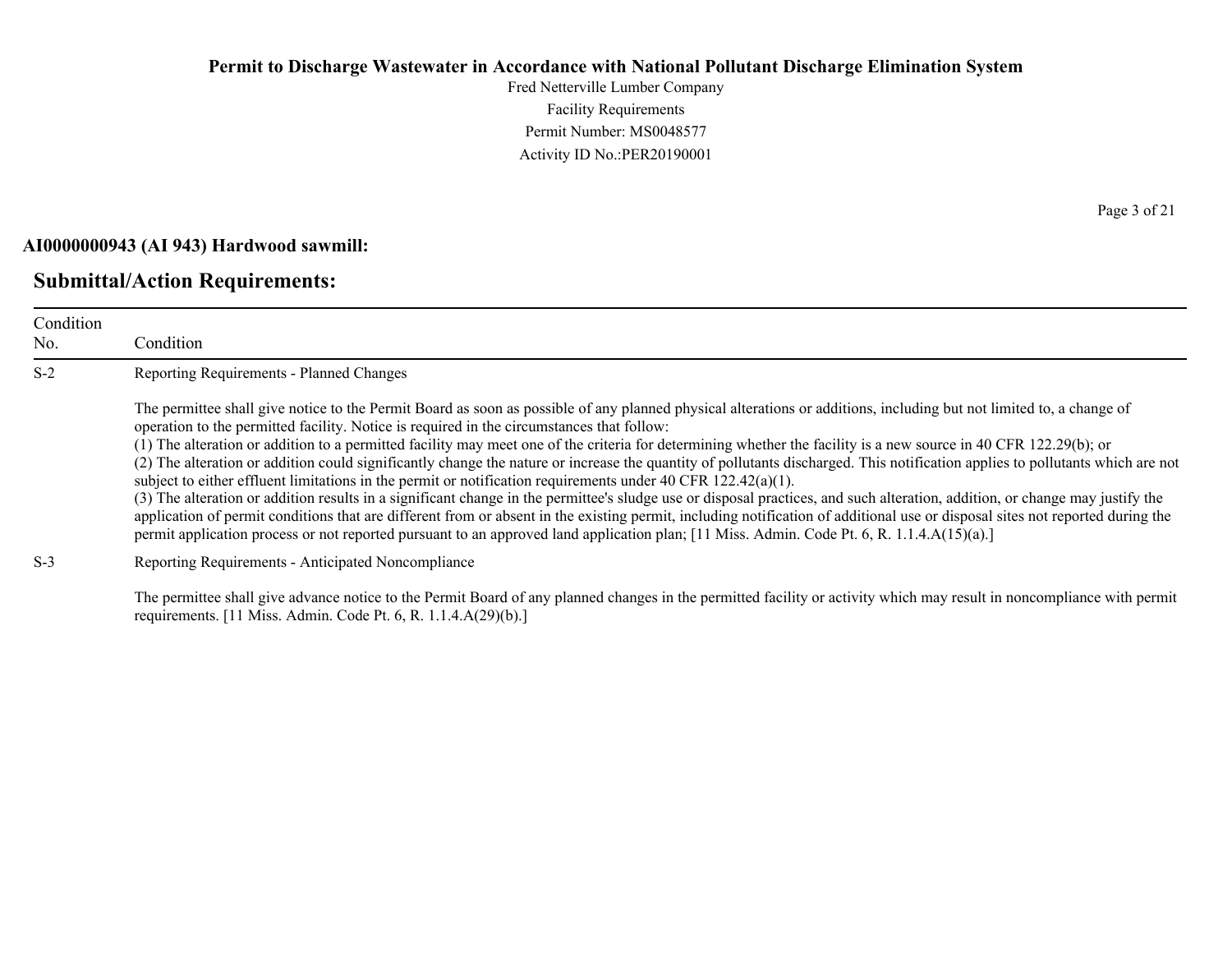Fred Netterville Lumber Company Facility Requirements Permit Number: MS0048577 Activity ID No.:PER20190001

#### **AI0000000943 (AI 943) Hardwood sawmill:**

#### **Submittal/Action Requirements:**

Condition No. Condition S-4 Noncompliance Notification - Twenty-Four Hour Reporting (1) The permittee shall report any noncompliance which may endanger health or the environment. Any information shall be provided orally within 24 hours from the time the permittee becomes aware of the circumstances. A written submission shall also be provided within 5 days of the time the permittee becomes aware of the circumstances. The written submission shall contain a description of the noncompliance and its cause; the period of noncompliance, including exact dates and times, and if the noncompliance has not been corrected, the anticipated time it is expected to continue; and steps taken or planned to reduce, eliminate, and/or prevent recurrence of the noncompliance. (2) The following shall be included as information which must be reported within 24 hours under this paragraph. (i) Any unanticipated bypass which exceeds any effluent limitation in the permit. (ii) Any upset which exceeds any effluent limitation in the permit. (iii) Violation of a maximum daily discharge limitation for any of the pollutants listed by the Permit Board in the permit to be reported within 24 hours. (iv) The Executive Director may waive the written report on a case-by-case basis for reports under paragraph (1) of this section if the oral report has been received within 24 hours. All reports required by this condition which are submitted after December 20, 2020, shall be submitted by the permittee electronically as instructed by MDEQ. [11 Miss. Admin. Code Pt. 6, R. 1.1.4.A(29)(e)., 40 CFR 122.41.(1)(6)] S-5 Noncompliance Notification - Other Noncompliance The permittee shall report all instances of noncompliance not reported under the twenty-four hour reporting requirements, at the time monitoring reports are submitted or within 30 days from the end of the month in which the noncompliance occurs. The reports shall contain the same information as is required under the twenty-four hour reporting requirements contained in this permit.

All reports required by this condition which are submitted after December 20, 2020, shall be submitted by the permittee electronically as instructed by MDEQ. [11 Miss.] Admin. Code Pt. 6, R. 1.1.4.A(29)(f)., 40 CFR 122.41.(1)(7)]

Page 4 of 21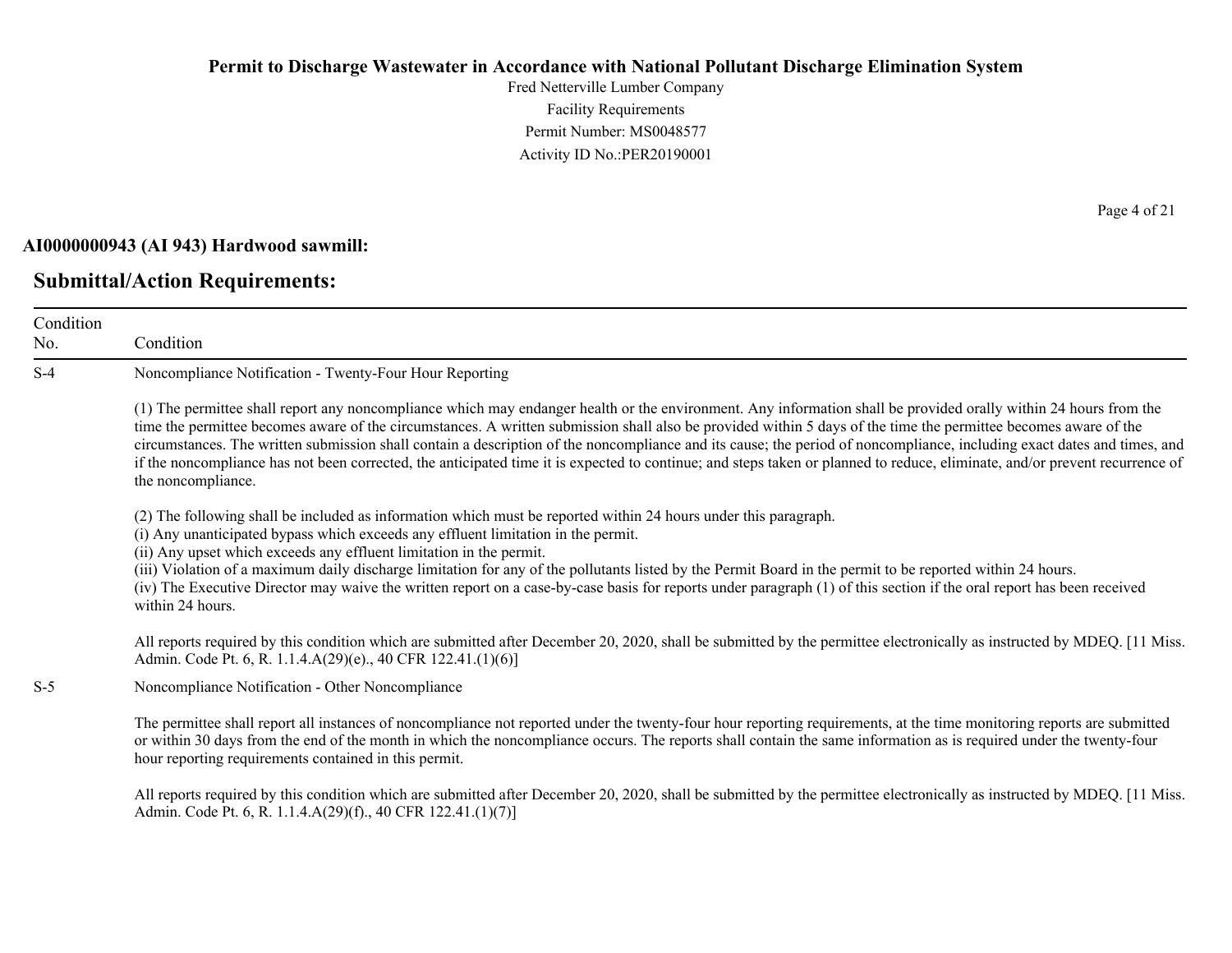Fred Netterville Lumber Company Facility Requirements Permit Number: MS0048577 Activity ID No.:PER20190001

#### **AI0000000943 (AI 943) Hardwood sawmill:**

# **Submittal/Action Requirements:**

Page 5 of 21

| Condition<br>No. | Condition                                                                                                                                                                                                                                                                                                                                                                                                                         |
|------------------|-----------------------------------------------------------------------------------------------------------------------------------------------------------------------------------------------------------------------------------------------------------------------------------------------------------------------------------------------------------------------------------------------------------------------------------|
| $S-6$            | Noncompliance Notification - Other Information                                                                                                                                                                                                                                                                                                                                                                                    |
|                  | Where the permittee becomes aware that it failed to submit any relevant facts in a permit application, or submitted incorrect information in a permit application or in any<br>report to the Permit Board, it shall promptly submit such facts or information. [11 Miss. Admin. Code Pt. 6, R. 1.1.4. $A(29)(g)$ .]                                                                                                               |
| $S-7$            | Bypassing -Notice                                                                                                                                                                                                                                                                                                                                                                                                                 |
|                  | Anticipated bypass-<br>If the permittee knows in advance of the need for a bypass, it shall submit prior notice, if possible at least ten days before the date of the bypass.                                                                                                                                                                                                                                                     |
|                  | Unanticipated bypass-<br>The permittee shall submit notice of an unanticipated bypass as required by the twenty-four hour reporting requirements set forth in this permit.                                                                                                                                                                                                                                                        |
|                  | All reports required by this condition which are submitted after December 20, 2020, shall be submitted by the permittee electronically as instructed by MDEQ. [40 CFR<br>122.41(m)(3)(i, ii)                                                                                                                                                                                                                                      |
| $S-8$            | <b>Expiration of Permit</b>                                                                                                                                                                                                                                                                                                                                                                                                       |
|                  | At least 180 days prior to the expiration date of this permit pursuant to the State law and regulation, the permittee who wishes to continue to operate under this permit<br>shall submit an application to the Permit Board for reissuance. The Permit Board may grant permission to submit an application later than this, but no later than the<br>expiration date of the permit. [11 Miss. Admin. Code Pt. 6, R. 1.1.5.B(1).] |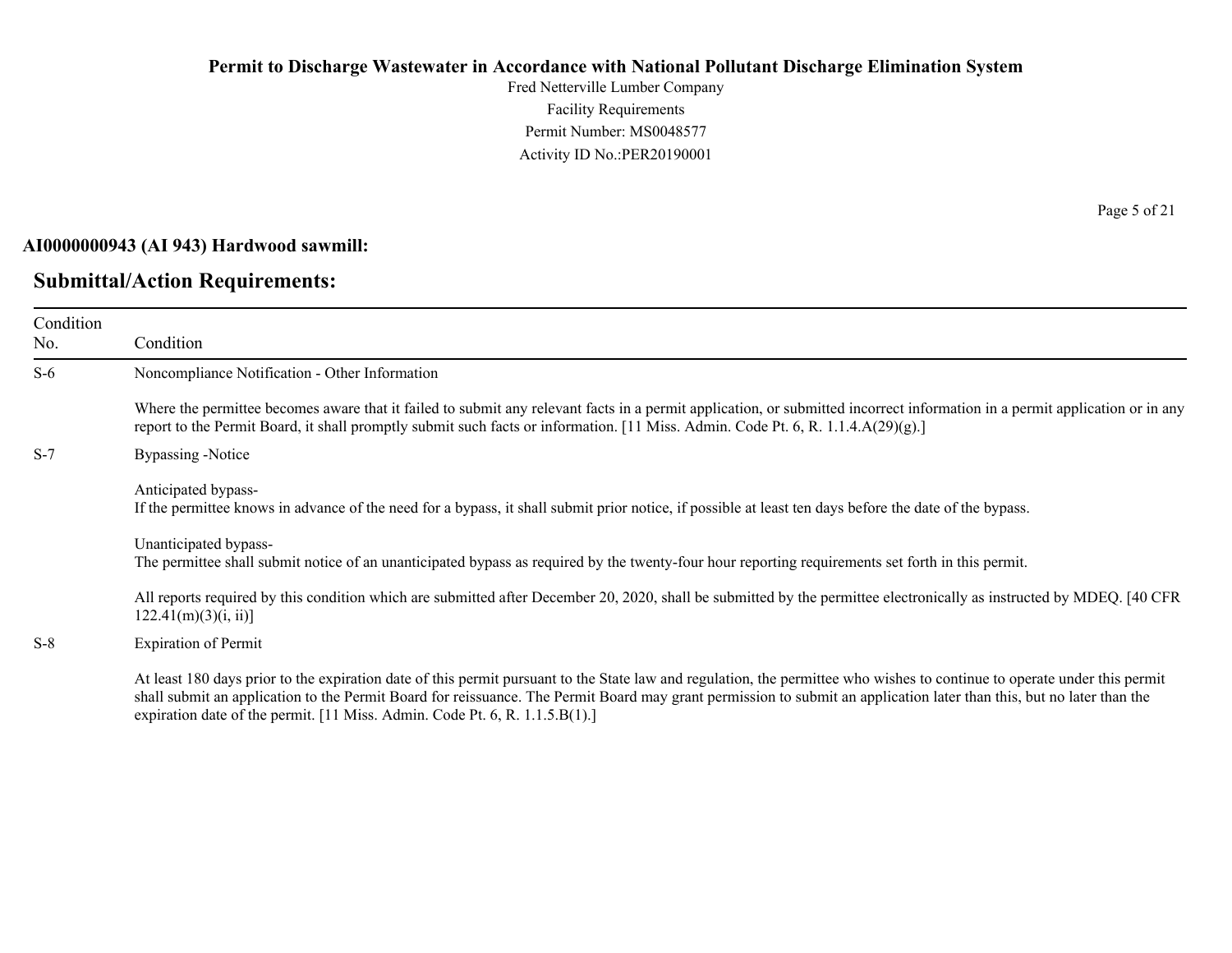Fred Netterville Lumber Company Facility Requirements Permit Number: MS0048577 Activity ID No.:PER20190001

#### **AI0000000943 (AI 943) Hardwood sawmill:**

# **Submittal/Action Requirements:**

Condition No. Condition S-9 Requirements Regarding Cooling and Boiler Water Additives Notification shall be made to the permitting authority in writing not later than sixty (60) days prior to initiating the addition of any chemical product to the cooling water and/or boiler water which is subject to discharge, other than those previously approved and/or used. Such notification should include, but not be limited to: (1) Name and composition of the proposed additive, (2) Proposed discharge concentration,

(3) Dosage addition rates,

(4) Frequency of use,

(5) EPA registration, if applicable, and

(6) Aquatic species toxicological data.

Written approval must be received from the permitting authority prior to initiating use. [11 Miss. Admin. Code Pt. 6, R. 1.1.4.A(14).]

# **Narrative Requirements:**

# **Definitions:**

| Condition<br>No. | Condition                                                                                                                                                                         |
|------------------|-----------------------------------------------------------------------------------------------------------------------------------------------------------------------------------|
| $T-1$            | Definitions: General                                                                                                                                                              |
|                  | The permittee shall refer to 11 Miss. Admin. Code Pt. 6, R. 1.1.1.A for definitions of any permit term not specified in this permit. [11 Miss. Admin. Code Pt. 6, R.<br>1.1.1.A.] |

Page 6 of 21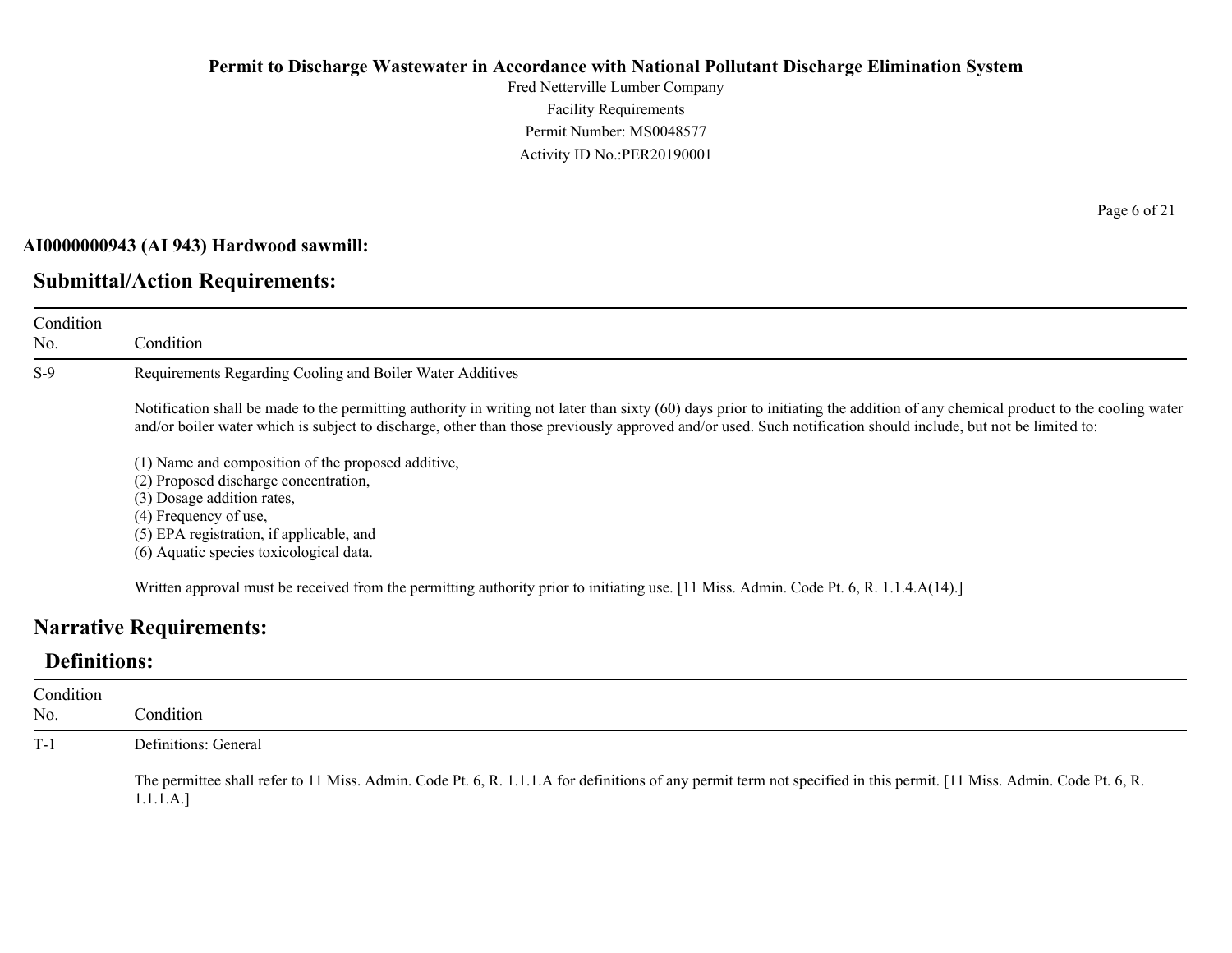Fred Netterville Lumber Company Facility Requirements Permit Number: MS0048577 Activity ID No.:PER20190001

#### **AI0000000943 (AI 943) Hardwood sawmill:**

# **Narrative Requirements:**

Page 7 of 21

| Condition<br>No. | Condition                                                                                                                                                                                                                                                                                                                                                                                                                                                                                                                                                                                   |
|------------------|---------------------------------------------------------------------------------------------------------------------------------------------------------------------------------------------------------------------------------------------------------------------------------------------------------------------------------------------------------------------------------------------------------------------------------------------------------------------------------------------------------------------------------------------------------------------------------------------|
| $T-2$            | Definitions: Monthly Average                                                                                                                                                                                                                                                                                                                                                                                                                                                                                                                                                                |
|                  | "Monthly Average" means the average of "daily discharges" over a calendar month, calculated as the sum of all "daily discharges" measured during a calendar month<br>divided by the number of "daily discharges" measured during the month. The monthly average for E coli bacteria is the geometric mean of "daily discharges" measured<br>during the calendar month. In computing the geometric mean for E coli bacteria, the value one (1) shall be substituted for sample results of zero. [11 Miss. Admin. Code<br>Pt. 6, R. 1.1.1. $A(44)$ .]                                         |
| $T-3$            | Definitions: Daily Discharge                                                                                                                                                                                                                                                                                                                                                                                                                                                                                                                                                                |
|                  | "Daily discharge" means the "discharge of a pollutant" measured during a calendar day or any 24-hour period that reasonably represents the calendar day for purposes of<br>sampling. For pollutants with limitations expressed in units of mass, the "daily discharge" is calculated as the total mass of the pollutant discharged over the day. For<br>pollutants with limitations expressed in other units of measurements, the "daily average" is calculated as the average measurement of the discharge of the pollutant over<br>the day. [11 Miss. Admin. Code Pt. 6, R. 1.1.1.A(15).] |
| $T-4$            | Definitions: Daily Maximum                                                                                                                                                                                                                                                                                                                                                                                                                                                                                                                                                                  |
|                  | "Daily maximum" means the highest "daily discharge" over a calendar month. [11 Miss. Admin. Code Pt. 6, R. 1.1.1.A(16).]                                                                                                                                                                                                                                                                                                                                                                                                                                                                    |
| $T-5$            | Definitions: Toxic Pollutants                                                                                                                                                                                                                                                                                                                                                                                                                                                                                                                                                               |
|                  | "Toxic pollutants" means any pollutant listed as toxic under Section $307(a)(1)$ or, in the case of "sludge use or disposal practices", any pollutant identified in regulations<br>implementing Section 405(d) of the Clean Water Act. [11 Miss. Admin. Code Pt. 6, R. 1.1.1.A(71).]                                                                                                                                                                                                                                                                                                        |
| $T-6$            | Definitions: Hazardous Substances                                                                                                                                                                                                                                                                                                                                                                                                                                                                                                                                                           |
|                  | "Hazardous substances" are defined in 40 CFR 116.4. [40 CFR 116.4]                                                                                                                                                                                                                                                                                                                                                                                                                                                                                                                          |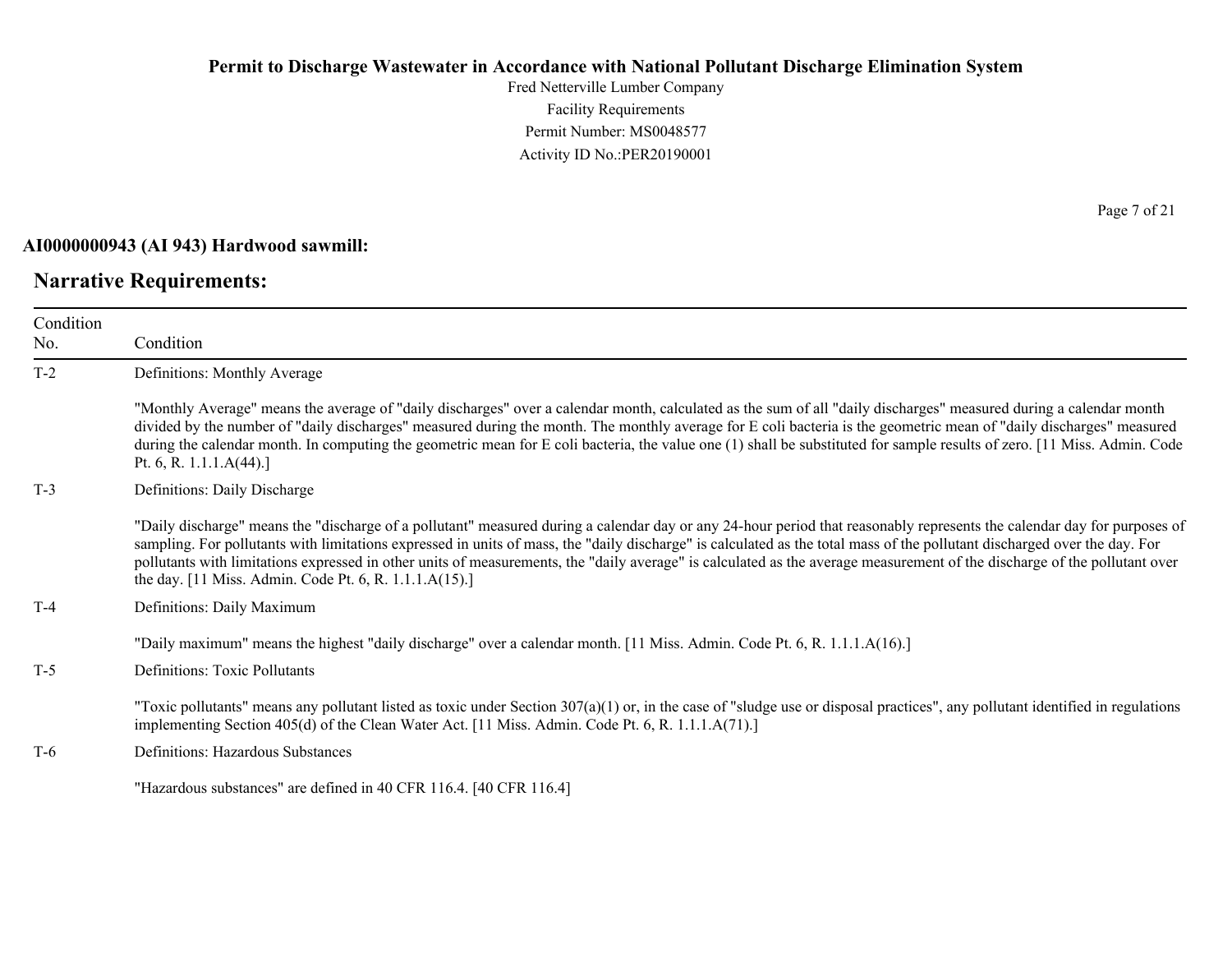Fred Netterville Lumber Company Facility Requirements Permit Number: MS0048577 Activity ID No.:PER20190001

#### **AI0000000943 (AI 943) Hardwood sawmill:**

# **Narrative Requirements:**

Page 8 of 21

| Condition |                                                                                                                                                                                                                                                                                                                                                                                                                                                                                                                                                                                                                                                              |  |  |
|-----------|--------------------------------------------------------------------------------------------------------------------------------------------------------------------------------------------------------------------------------------------------------------------------------------------------------------------------------------------------------------------------------------------------------------------------------------------------------------------------------------------------------------------------------------------------------------------------------------------------------------------------------------------------------------|--|--|
| No.       | Condition                                                                                                                                                                                                                                                                                                                                                                                                                                                                                                                                                                                                                                                    |  |  |
| $T-7$     | Definitions: Quarterly Average                                                                                                                                                                                                                                                                                                                                                                                                                                                                                                                                                                                                                               |  |  |
|           | "Quarterly Average" means the average of "daily discharges" over a three month period, calculated as the sum of all "daily discharges" measured during the quarter<br>divided by the number of "daily discharges" measured during the quarter. The quarterly average for E coli bacteria is the geometric mean of "daily discharges" measured<br>during the quarter. In computing the geometric mean for E coli bacteria, the value one (1) shall be substituted for sample results of zero. [11 Miss. Admin. Code Pt. 6, R.<br>1.1.1.A(61).                                                                                                                 |  |  |
| $T-8$     | Definitions: Weekly Average                                                                                                                                                                                                                                                                                                                                                                                                                                                                                                                                                                                                                                  |  |  |
|           | "Weekly average" means the average of "daily discharges" over a calendar week, calculated as the sum of all "daily discharges" measured during a calendar week<br>divided by the number of "daily discharges" measured during that week. The weekly average for E coli bacteria is the geometric mean of all "daily discharges" measured<br>in a calendar week. In computing the geometric mean for E coli bacteria, one (1) shall be substituted for sample results of zero. For self-monitoring purposes, the value<br>to be reported is the single highest weekly average computed during a calendar month. [11 Miss. Admin. Code Pt. 6, R. 1.1.1.A(86).] |  |  |
| $T-9$     | Definitions: Quarterly Maximum                                                                                                                                                                                                                                                                                                                                                                                                                                                                                                                                                                                                                               |  |  |
|           | "Quarterly Maximum" means the highest "daily discharge" measured over a three-month period. [11 Miss. Admin. Code Pt. 6, R.1.1.1.A(62).]                                                                                                                                                                                                                                                                                                                                                                                                                                                                                                                     |  |  |
| $T-10$    | Definitions: Maximum Monthly Average                                                                                                                                                                                                                                                                                                                                                                                                                                                                                                                                                                                                                         |  |  |
|           | Maximum Monthly Average means the highest "monthly average" over a monitoring period. [40 CFR 122]                                                                                                                                                                                                                                                                                                                                                                                                                                                                                                                                                           |  |  |
| $T-11$    | Definitions: Yearly Average                                                                                                                                                                                                                                                                                                                                                                                                                                                                                                                                                                                                                                  |  |  |
|           | "Yearly Average" means the average of "daily discharges" over a calendar year, calculated as the sum of all "daily discharges" measured during the calendar year divided<br>by the number of "daily discharges" measured during the calendar year. The yearly average for E coli bacteria is the geometric mean of "daily discharges" during the<br>calendar year. In computing the geometric mean for E coli bacteria, the value one (1) shall be substituted for sample results of zero. [11 Miss. Admin. Code Pt. 6,<br>R.1.1.1.A(87).                                                                                                                    |  |  |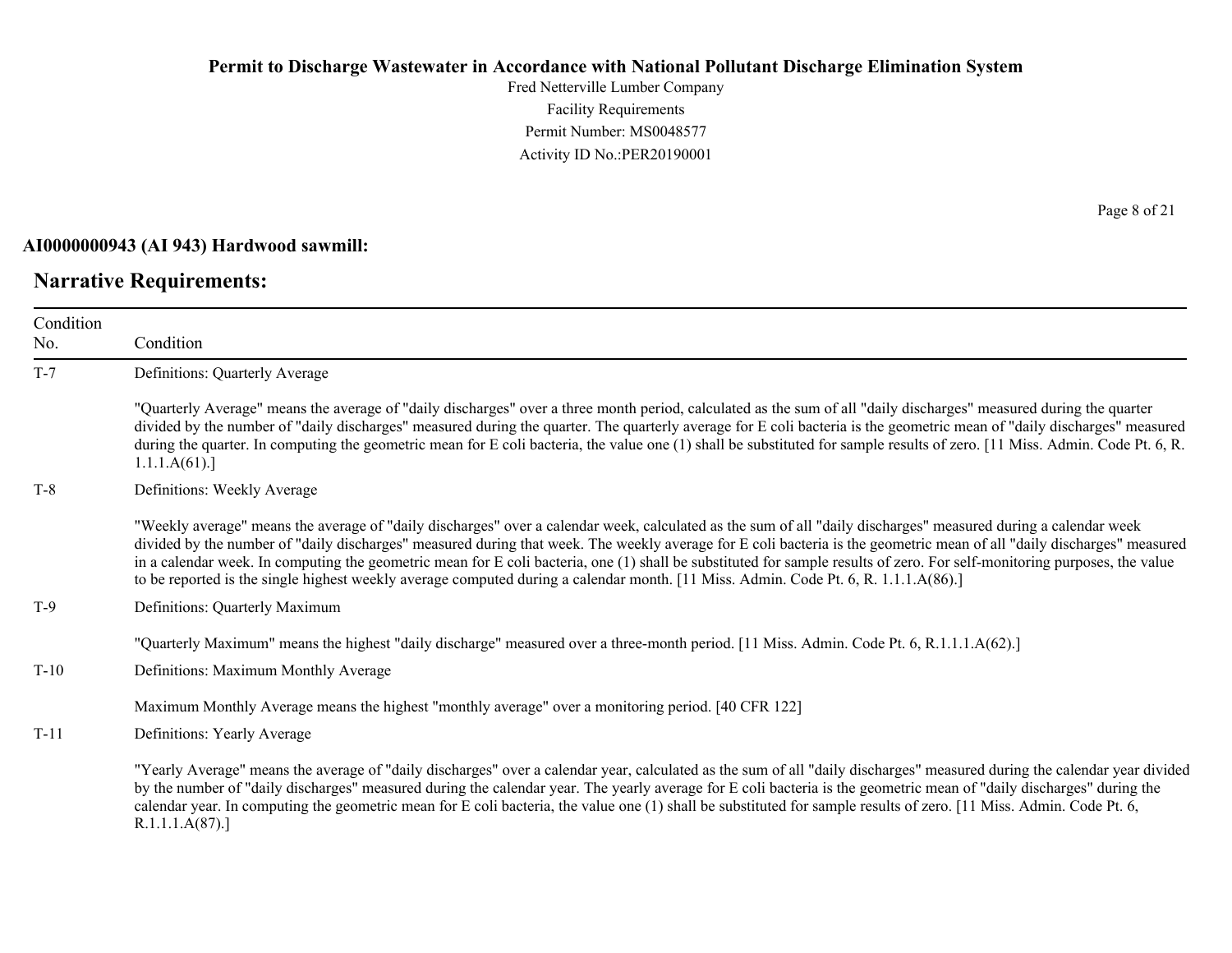Fred Netterville Lumber Company Facility Requirements Permit Number: MS0048577 Activity ID No.:PER20190001

#### **AI0000000943 (AI 943) Hardwood sawmill:**

# **Narrative Requirements:**

Page 9 of 21

| Condition<br>No. | Condition                                                                                                                                                                                                                                                                                                                                                                                                                                                                                                                                                                                                                                                                                                                                                                                                                                                                                                                                                                      |
|------------------|--------------------------------------------------------------------------------------------------------------------------------------------------------------------------------------------------------------------------------------------------------------------------------------------------------------------------------------------------------------------------------------------------------------------------------------------------------------------------------------------------------------------------------------------------------------------------------------------------------------------------------------------------------------------------------------------------------------------------------------------------------------------------------------------------------------------------------------------------------------------------------------------------------------------------------------------------------------------------------|
| $T-12$           | Definitions: Yearly Maximum                                                                                                                                                                                                                                                                                                                                                                                                                                                                                                                                                                                                                                                                                                                                                                                                                                                                                                                                                    |
|                  | "Yearly Maximum" means the highest "daily discharge" measured over a calendar year. [11 Miss. Admin. Code Pt. 6, R. 1.1.1.A(88).]                                                                                                                                                                                                                                                                                                                                                                                                                                                                                                                                                                                                                                                                                                                                                                                                                                              |
| $T-13$           | Definitions:"Submitted" means the document is postmarked on or before the applicable deadline, except as otherwise specified. [11 Miss. Admin. Code Pt. 6, R. 1.1.1.A<br>(67).]                                                                                                                                                                                                                                                                                                                                                                                                                                                                                                                                                                                                                                                                                                                                                                                                |
| Condition<br>No. | Condition                                                                                                                                                                                                                                                                                                                                                                                                                                                                                                                                                                                                                                                                                                                                                                                                                                                                                                                                                                      |
| $T-14$           | The permittee shall achieve compliance with the effluent limitations specified for discharge in accordance with the following schedule: Upon Permit Issuance. [11 Miss.]<br>Admin. Code Pt. 6, R. 1.1.4.A(9).)]                                                                                                                                                                                                                                                                                                                                                                                                                                                                                                                                                                                                                                                                                                                                                                |
| $T-15$           | Within 14 days after either an interim or final date of compliance specified by this permit, the permittee shall provide the Permit Board with written notice of his<br>compliance or noncompliance with the requirements or conditions specified to be completed by that date. [11 Miss. Admin. Code Pt. 6, R. 1.1.4.A(10).]                                                                                                                                                                                                                                                                                                                                                                                                                                                                                                                                                                                                                                                  |
| $T-16$           | Representative Sampling                                                                                                                                                                                                                                                                                                                                                                                                                                                                                                                                                                                                                                                                                                                                                                                                                                                                                                                                                        |
|                  | Samples and measurements taken as required herein shall be representative of the volume and nature of the monitored wastewater. [11 Miss. Admin. Code Pt. 6, R.<br>1.1.4.A(28)(e).                                                                                                                                                                                                                                                                                                                                                                                                                                                                                                                                                                                                                                                                                                                                                                                             |
| $T-17$           | Reporting                                                                                                                                                                                                                                                                                                                                                                                                                                                                                                                                                                                                                                                                                                                                                                                                                                                                                                                                                                      |
|                  | If the results for a given sample analysis are such that any parameter (other than E coli) is not detected at or above the minimum level for the test method used, a value<br>of zero will be used for that sample in calculating an arithmetic mean value for the parameter. If the resulting calculated arithmetic mean value for that reporting period<br>is zero, the permittee shall report "NODI = B" on the DMR. For E coli, a value of 1.0 shall be used in calculating the geometric mean. If the resulting E coli mean value<br>is 1.0, the permittee shall report "NODI = B" on the DMR. For each quantitative sample value that is not detectable, the test method used and the minimum level for that<br>method for that parameter shall be attached to and submitted with the DMR. The permittee shall then be considered in compliance with the appropriate effluent<br>limitation and/or reporting requirement. [11 Miss. Admin. Code Pt. 6, Ch. 1, Subch. 2.] |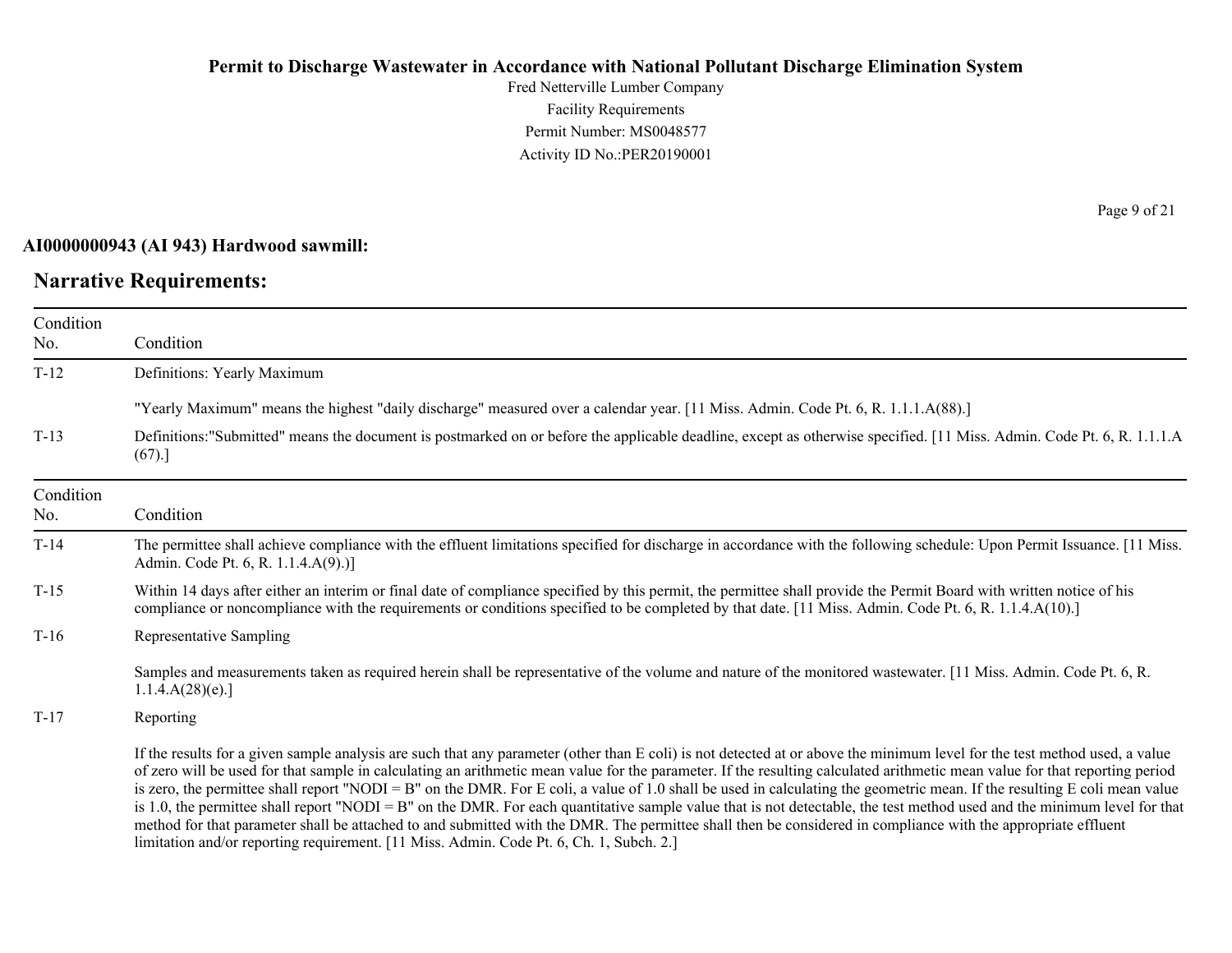Fred Netterville Lumber Company Facility Requirements Permit Number: MS0048577 Activity ID No.:PER20190001

#### **AI0000000943 (AI 943) Hardwood sawmill:**

# **Narrative Requirements:**

Page 10 of 21

| Condition |                                                                                                                                                                                                                                                                                                                                                                                                                                                                                                                                                                                          |
|-----------|------------------------------------------------------------------------------------------------------------------------------------------------------------------------------------------------------------------------------------------------------------------------------------------------------------------------------------------------------------------------------------------------------------------------------------------------------------------------------------------------------------------------------------------------------------------------------------------|
| No.       | Condition                                                                                                                                                                                                                                                                                                                                                                                                                                                                                                                                                                                |
| $T-18$    | Reporting                                                                                                                                                                                                                                                                                                                                                                                                                                                                                                                                                                                |
|           | If the permittee monitors any pollutant as prescribed in the permit more frequently than required by the permit using test procedures approved under 40 CFR Part 136 or,<br>in the case of sludge use or disposal, approved under 40 CFR Part 136 unless otherwise specified in 40 CFR Part 503, or as specified in the permit, the results of this<br>monitoring shall be included in the calculation and reporting of the data submitted in the DMR or sludge reporting form specified by the Permit Board. [11 Miss. Admin.<br>Code Pt. 6, R. 1.1.4. $A(15)(c)(2)$ .]                 |
| $T-19$    | Reporting                                                                                                                                                                                                                                                                                                                                                                                                                                                                                                                                                                                |
|           | Calculations for all limitations which require averaging of measurements shall utilize an arithmetic mean unless otherwise specified by the Permit Board in the permit.<br>[11 Miss. Admin. Code Pt. 6, R. 1.1.4. $A(15)(c)(3)$ .]                                                                                                                                                                                                                                                                                                                                                       |
| $T-20$    | <b>Test Procedures</b>                                                                                                                                                                                                                                                                                                                                                                                                                                                                                                                                                                   |
|           | Test procedures for the analysis of pollutants shall include those set forth in 40 CFR 136 or alternative procedures approved and/or promulgated by EPA. [11 Miss.]<br>Admin. Code Pt. 6, R. 1.1.4.A(30).]                                                                                                                                                                                                                                                                                                                                                                               |
| $T-21$    | <b>Records Retention</b>                                                                                                                                                                                                                                                                                                                                                                                                                                                                                                                                                                 |
|           | All records and results of monitoring activities required by this permit, including calibration and maintenance records, shall be retained by the permittee for a minimum<br>of three (3) years, unless otherwise required or extended by the Permit Board, copies of which shall be furnished to the Department upon request. [11 Miss. Admin.<br>Code Pt. 6, R. 1.1.4.A(29)(a).]                                                                                                                                                                                                       |
| $T-22$    | <b>Falsifying Reports</b>                                                                                                                                                                                                                                                                                                                                                                                                                                                                                                                                                                |
|           | Any permittee who falsifies, tampers with, or knowingly renders inaccurate any monitoring device or method required by the Permit Board to be maintained as a<br>condition in a permit, or who alters or falsifies the results obtained by such devices or methods and/or any written report required by or in response to a permit condition,<br>shall be deemed to have violated a permit condition and shall be subject to the penalties provided for a violation of a permit condition pursuant to Section 49-17-43 of<br>the Code. [11 Miss. Admin. Code Pt. 6, R. 1.1.4.A(29)(d).] |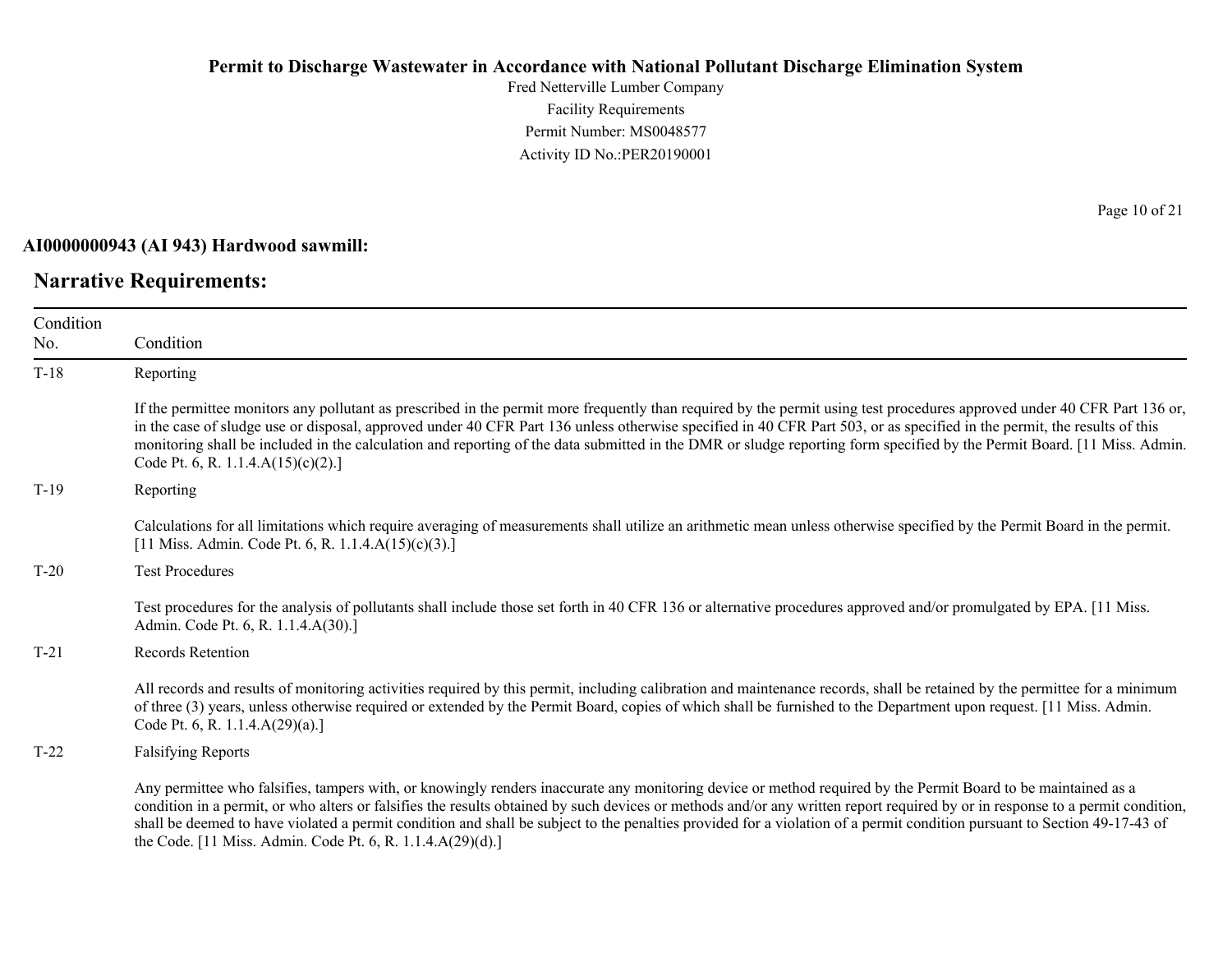Fred Netterville Lumber Company Facility Requirements Permit Number: MS0048577 Activity ID No.:PER20190001

#### **AI0000000943 (AI 943) Hardwood sawmill:**

# **Narrative Requirements:**

Page 11 of 21

| Condition<br>No. | Condition                                                                                                                                                                                                                                                                                                                                                                                                                                                                                                                                                                                                                                                                                                                                                                                                                                                                                                                |
|------------------|--------------------------------------------------------------------------------------------------------------------------------------------------------------------------------------------------------------------------------------------------------------------------------------------------------------------------------------------------------------------------------------------------------------------------------------------------------------------------------------------------------------------------------------------------------------------------------------------------------------------------------------------------------------------------------------------------------------------------------------------------------------------------------------------------------------------------------------------------------------------------------------------------------------------------|
| $T-23$           | Facility Expansion and/or Modification                                                                                                                                                                                                                                                                                                                                                                                                                                                                                                                                                                                                                                                                                                                                                                                                                                                                                   |
|                  | Any facility expansion, production increases, process modifications, changes in discharge volume or location or other changes in operations or conditions of the<br>permittee which may result in a new or increased discharge of waste, shall be reported to the Permit Board by submission of a new application for a permit pursuant to<br>11 Miss. Admin. Code Pt. 6, R. 1.1.2.A.of the Mississippi Wastewater Regulations, or if the discharge does not violate effluent limitations specified in the permit, by<br>submitting to the Permit Board a notice of a new or increased discharge. [11 Miss. Admin. Code Pt. 6, R. 1.1.2.A.]                                                                                                                                                                                                                                                                              |
| $T-24$           | Duty to Comply                                                                                                                                                                                                                                                                                                                                                                                                                                                                                                                                                                                                                                                                                                                                                                                                                                                                                                           |
|                  | The permittee must comply with all conditions of this permit. Any permit noncompliance constitutes a violation of the Clean Water Act and is grounds for enforcement<br>action; for permit termination, revocation and reissuance, or modification; or denial of a permit renewal application. [11 Miss. Admin. Code Pt. 6, R. 1.1.4.A(2).]                                                                                                                                                                                                                                                                                                                                                                                                                                                                                                                                                                              |
| $T-25$           | Proper Operation, Maintenance and Replacement                                                                                                                                                                                                                                                                                                                                                                                                                                                                                                                                                                                                                                                                                                                                                                                                                                                                            |
|                  | The permittee shall at all times properly operate, maintain, and when necessary, promptly replace all facilities and systems of collection, treatment and control (and<br>related appurtenances) which are installed or used by the permittee to achieve compliance with the conditions of this permit. Proper operation and maintenance includes<br>adequate laboratory controls and appropriate quality assurance procedures. Proper replacement includes maintaining an adequate inventory of replacement equipment<br>and parts for prompt replacement when necessary to maintain continuous collection and treatment of wastewater. This provision requires the operation of back-up or<br>auxiliary facilities or similar systems that are installed by a permittee only when the operation is necessary to achieve compliance with the conditions of the permit. [11<br>Miss. Admin. Code Pt. 6, R. 1.1.4.A(18).] |
| $T-26$           | Duty to Mitigate                                                                                                                                                                                                                                                                                                                                                                                                                                                                                                                                                                                                                                                                                                                                                                                                                                                                                                         |
|                  | The permittee shall take all reasonable steps to minimize or prevent any discharge or sludge use or disposal in violation of the permit that has a reasonable likelihood of<br>adversely affecting human health or the environment. [11 Miss. Admin. Code Pt. 6, R. 1.1.4.A(19).)]                                                                                                                                                                                                                                                                                                                                                                                                                                                                                                                                                                                                                                       |
| $T-27$           | <b>Bypassing</b>                                                                                                                                                                                                                                                                                                                                                                                                                                                                                                                                                                                                                                                                                                                                                                                                                                                                                                         |
|                  | The permittee shall comply with the terms and conditions regarding bypass found in 40 CFR 122.41(m). [40 CFR 122.41(m)]                                                                                                                                                                                                                                                                                                                                                                                                                                                                                                                                                                                                                                                                                                                                                                                                  |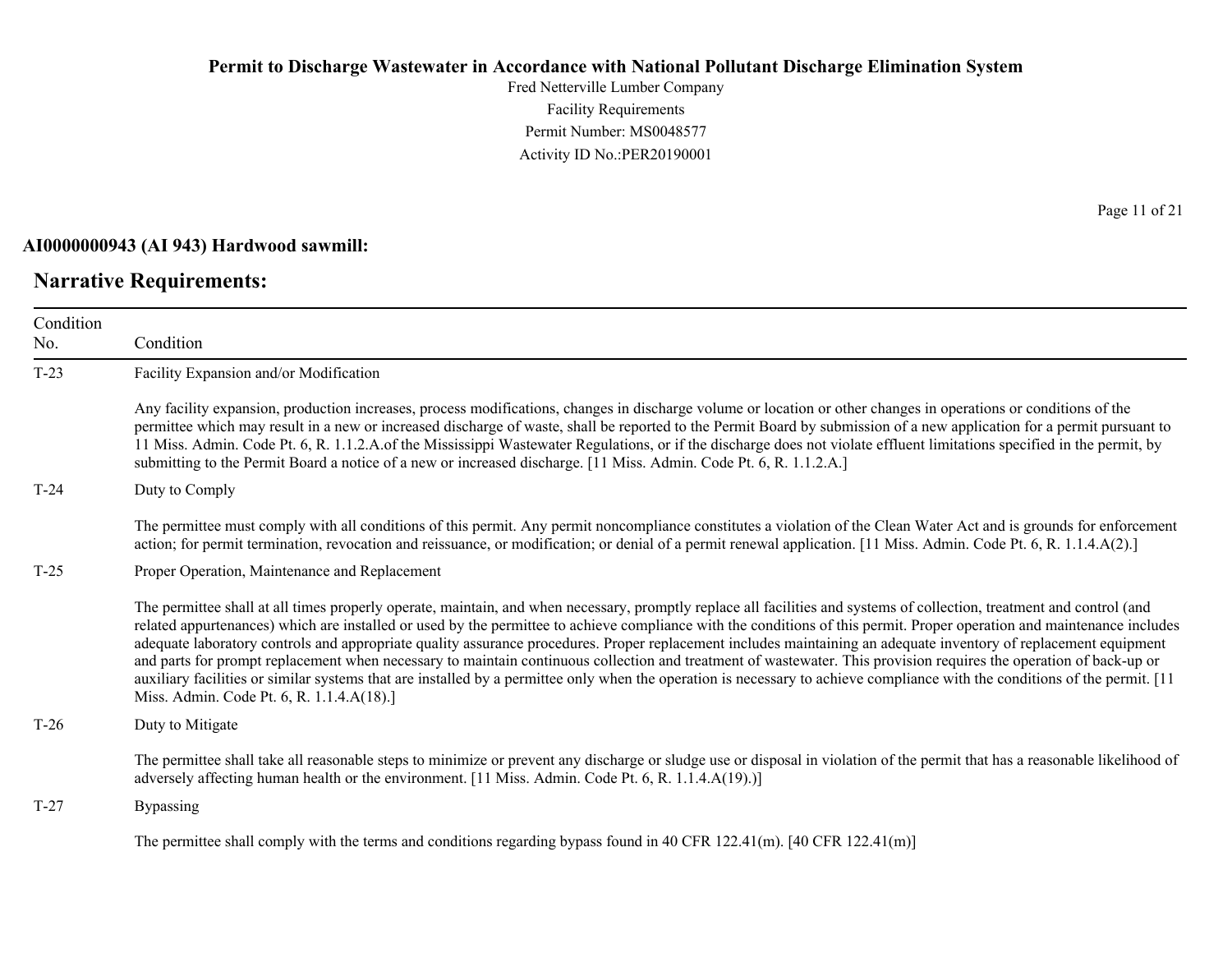Fred Netterville Lumber Company Facility Requirements Permit Number: MS0048577 Activity ID No.:PER20190001

#### **AI0000000943 (AI 943) Hardwood sawmill:**

# **Narrative Requirements:**

Page 12 of 21

| Condition |                                                                                                                                                                                                                                                                                                                                                                                                                                                                                                                                                                                                                                                                                                                                                                                                                    |  |  |
|-----------|--------------------------------------------------------------------------------------------------------------------------------------------------------------------------------------------------------------------------------------------------------------------------------------------------------------------------------------------------------------------------------------------------------------------------------------------------------------------------------------------------------------------------------------------------------------------------------------------------------------------------------------------------------------------------------------------------------------------------------------------------------------------------------------------------------------------|--|--|
| No.       | Condition                                                                                                                                                                                                                                                                                                                                                                                                                                                                                                                                                                                                                                                                                                                                                                                                          |  |  |
| $T-28$    | Bypassing - Definitions                                                                                                                                                                                                                                                                                                                                                                                                                                                                                                                                                                                                                                                                                                                                                                                            |  |  |
|           | "Bypass" means the intentional diversion of waste streams from any portion of a treatment facility.                                                                                                                                                                                                                                                                                                                                                                                                                                                                                                                                                                                                                                                                                                                |  |  |
|           | "Severe property damage" means substantial physical damage to property, damage to the treatment facilities which causes them to become inoperable, or substantial and<br>permanent loss of natural resources which can reasonably be expected to occur in the absence of a bypass. Severe property damage does not mean economic loss caused<br>by delays in production. $[40 \text{ CFR } 122.41 \text{ (m)}]$                                                                                                                                                                                                                                                                                                                                                                                                    |  |  |
| $T-29$    | Bypassing - Bypass not exceeding limitations                                                                                                                                                                                                                                                                                                                                                                                                                                                                                                                                                                                                                                                                                                                                                                       |  |  |
|           | The permittee may allow any bypass to occur which does not cause effluent limitations to be exceeded, but only if it also is for essential maintenance to assure efficient<br>operation. These bypasses are not subject to the notice and prohibition provisions of the bypass requirements in this permit. [40 CFR 122.41(m)]                                                                                                                                                                                                                                                                                                                                                                                                                                                                                     |  |  |
| $T-30$    | Bypassing-Prohibition of Bypass                                                                                                                                                                                                                                                                                                                                                                                                                                                                                                                                                                                                                                                                                                                                                                                    |  |  |
|           | (1) Bypass is prohibited, and the Commission may take enforcement action against a permittee unless:<br>(i) Bypass was unavoidable to prevent loss of life, personal injury, or sever property damage.<br>(ii) There was no feasible alternatives to the bypass, such as the use of auxiliary treatment facilities, retention of untreated wastes, or maintenance during normal periods<br>of equipment downtime. This condition is not satisfied if adequate back-up equipment should have been installed in the exercise of reasonable engineering judgement to<br>prevent a bypass which occurred during normal periods of equipment downtime or preventative maintenance; and<br>(iii) The permittee submitted notices as required under the Twenty-Four Hour reporting requirements set forth in this permit. |  |  |
|           | (2) The Commission may approve an anticipated bypass, after considering its adverse affects, if the Commission determines that it will meet the three conditions listed<br>above in paragraph $(1)$ of this permit condition. [40 CFR 122.41(m)]                                                                                                                                                                                                                                                                                                                                                                                                                                                                                                                                                                   |  |  |
| $T-31$    | Upsets                                                                                                                                                                                                                                                                                                                                                                                                                                                                                                                                                                                                                                                                                                                                                                                                             |  |  |
|           | The permittee shall meet the conditions of 40 CFR 122.41(n) regarding "Upsets" and as in the upset requirements of this permit. [11 Miss. Admin. Code Pt. 6, R. 1.1.4.A<br>(27).                                                                                                                                                                                                                                                                                                                                                                                                                                                                                                                                                                                                                                   |  |  |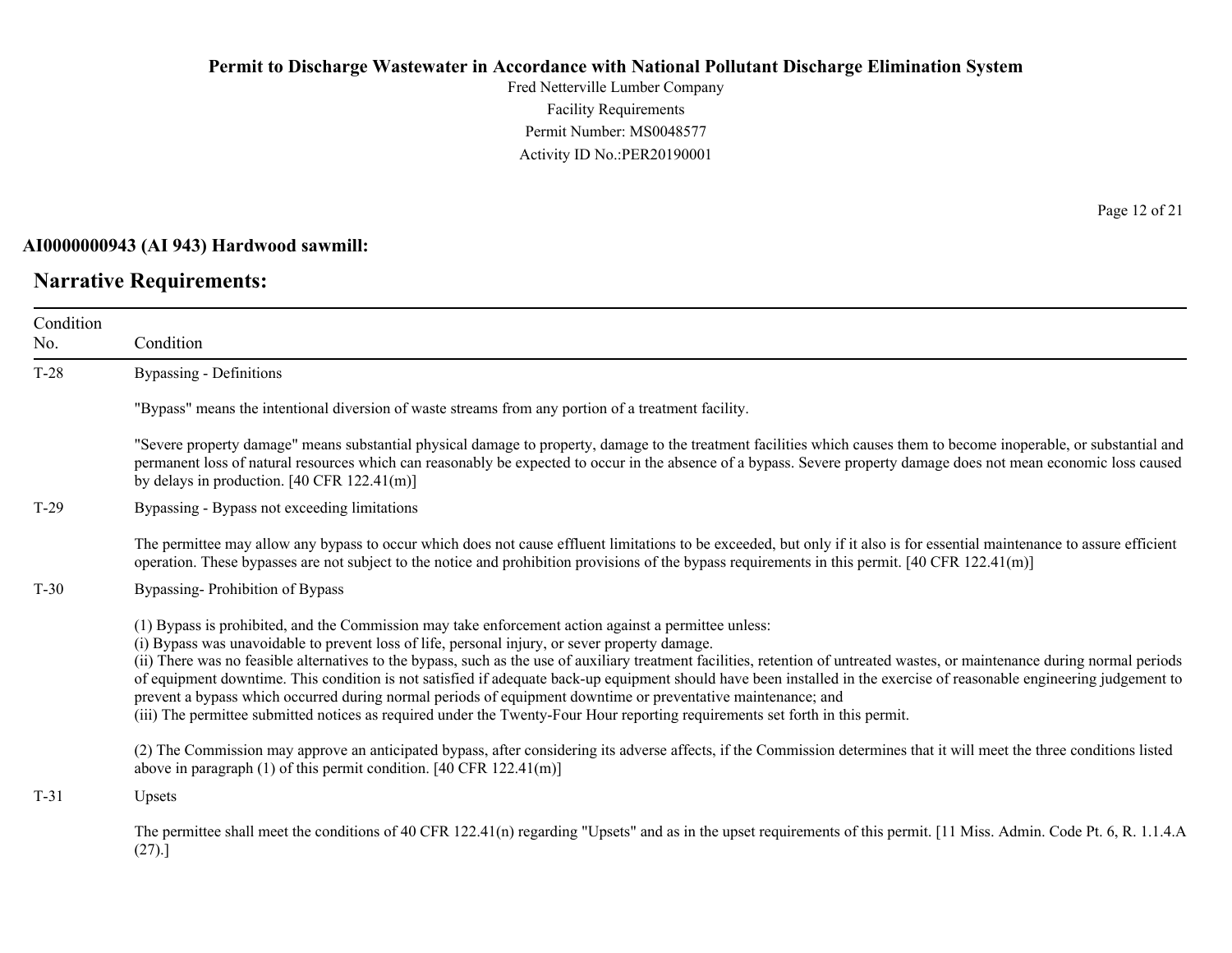Fred Netterville Lumber Company Facility Requirements Permit Number: MS0048577 Activity ID No.:PER20190001

#### **AI0000000943 (AI 943) Hardwood sawmill:**

# **Narrative Requirements:**

Page 13 of 21

| Condition<br>No. | Condition                                                                                                                                                                                                                                                                                                                                                                                                                                                                                                             |  |  |
|------------------|-----------------------------------------------------------------------------------------------------------------------------------------------------------------------------------------------------------------------------------------------------------------------------------------------------------------------------------------------------------------------------------------------------------------------------------------------------------------------------------------------------------------------|--|--|
| $T-32$           | <b>Upsets-Definition</b>                                                                                                                                                                                                                                                                                                                                                                                                                                                                                              |  |  |
|                  | "Upset" means an exceptional incident in which there is unintentional and temporary noncompliance with technology based permit effluent limitations because of<br>factors beyond the reasonable control of the permittee. An upset does not include noncompliance to the extent caused by operational error, improperly designed<br>treatment facilities, inadequate treatment facilities, lack of preventive maintenance, or careless or improper operation. [11 Miss. Admin. Code Pt. 6, R. 1.1.4.A(27).]           |  |  |
| $T-33$           | Upsets - Effect of an Upset                                                                                                                                                                                                                                                                                                                                                                                                                                                                                           |  |  |
|                  | An upset constitutes an affirmative defense to an action brought for noncompliance with such technology based permit effluent limitations if the "conditions necessary<br>for demonstration of upset" requirements of this permit are met. Any determination made during administrative review of claims that noncompliance was caused by<br>upset, and before an action for noncompliance, shall not constitute final administrative action subject to judicial review. [11 Miss. Admin. Code Pt. 6, R.1.1.4.A(27).] |  |  |
| $T-34$           | Upsets - Conditions necessary for demonstration of upset                                                                                                                                                                                                                                                                                                                                                                                                                                                              |  |  |
|                  | A permittee who wishes to establish the affirmative defense of upset shall demonstrate, through properly signed contemporaneous operating logs, or other relevant<br>evidence that:                                                                                                                                                                                                                                                                                                                                   |  |  |
|                  | $(1)$ An upset occurred and that the permittee can identify the cause(s) of the upset;<br>(2) The permitted facility was at the time being properly operated;<br>(3) The permittee submitted notice of the upset as required in 40 CFR $122.41(L)(6)(ii)(B)(24$ -hour notice of noncompliance); and<br>(4) The permittee complied with any remedial measures required under 40 CFR 122.41(d) (Duty to Mitigate). [11 Miss. Admin. Code Pt. 6, R.1.1.4.A(27).]                                                         |  |  |
| $T-35$           | Upsets - Burden of proof                                                                                                                                                                                                                                                                                                                                                                                                                                                                                              |  |  |
|                  | In any enforcement proceeding the permittee seeking to establish the occurrence of an upset has the burden of proof. [11 Miss. Admin. Code Pt. 6, R. 1.1.4.A(27).]                                                                                                                                                                                                                                                                                                                                                    |  |  |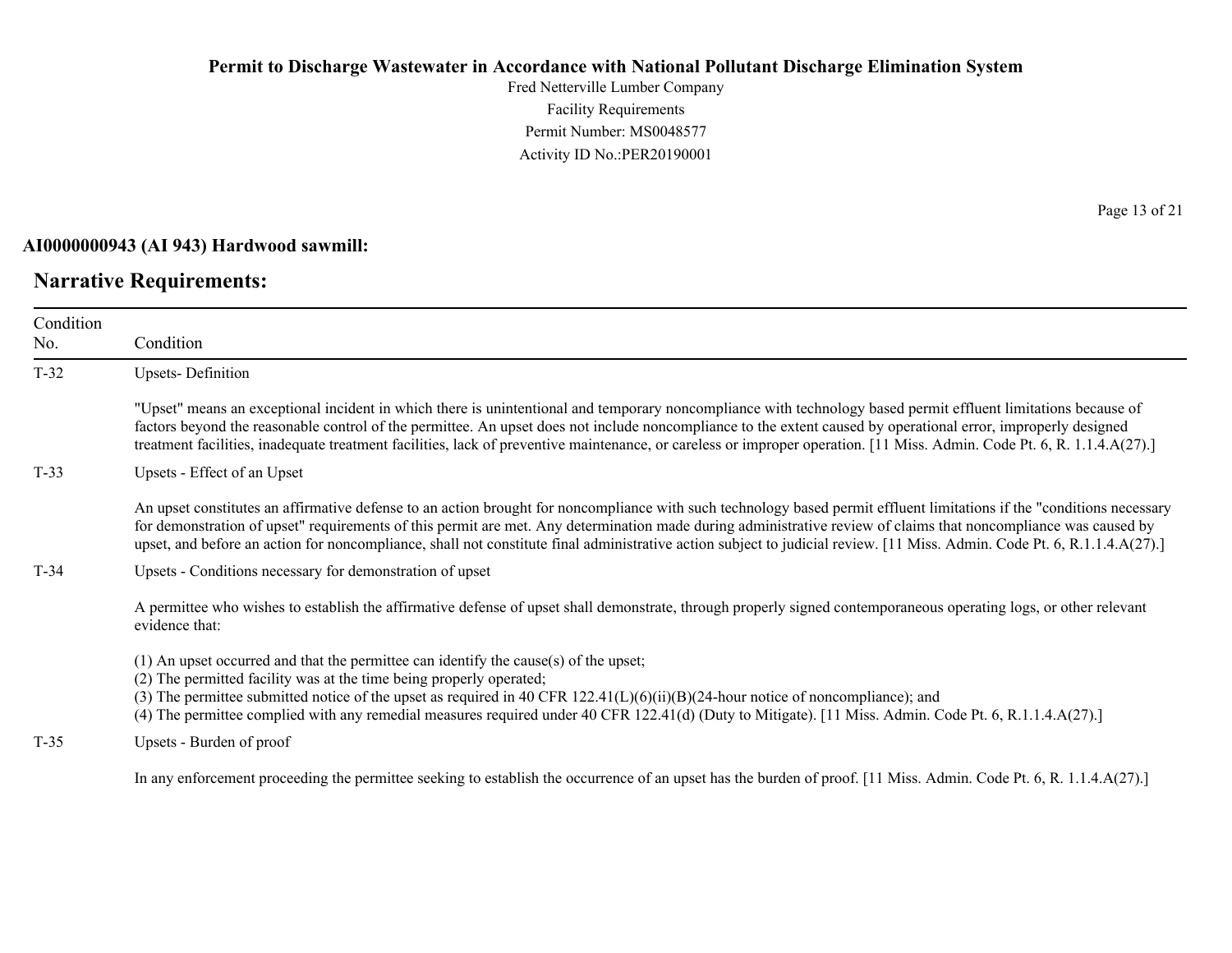Fred Netterville Lumber Company Facility Requirements Permit Number: MS0048577 Activity ID No.:PER20190001

#### **AI0000000943 (AI 943) Hardwood sawmill:**

# **Narrative Requirements:**

Page 14 of 21

| Condition<br>No. | Condition                                                                                                                                                                                                                                                                                                                                                                                                                                                                                                                                                                                                                                  |
|------------------|--------------------------------------------------------------------------------------------------------------------------------------------------------------------------------------------------------------------------------------------------------------------------------------------------------------------------------------------------------------------------------------------------------------------------------------------------------------------------------------------------------------------------------------------------------------------------------------------------------------------------------------------|
| $T-36$           | <b>Removed Substances</b>                                                                                                                                                                                                                                                                                                                                                                                                                                                                                                                                                                                                                  |
|                  | Solids, sludges, filter backwash, or other residuals removed in the course of treatment or control of wastewater shall be disposed of in a manner such as to prevent such<br>materials from entering State waters and in a manner consistent with the Mississippi Solid Waste Disposal Act, the Federal Resource Conservation and Recovery Act,<br>and the Mississippi Water Pollution Control Act. [11 Miss. Admin. Code Pt. 6, R. 1.1.4.A(21).]                                                                                                                                                                                          |
| $T-37$           | <b>Power Failures</b>                                                                                                                                                                                                                                                                                                                                                                                                                                                                                                                                                                                                                      |
|                  | If electric power is required, in order to maintain compliance with the conditions and prohibitions of the permit, the permittee shall either:                                                                                                                                                                                                                                                                                                                                                                                                                                                                                             |
|                  | (1) Provide an alternative power source to operate the wastewater control facilities; or, if such alternative power source is not in existence, and no date for its<br>implementation appears in the permit,<br>(2) Halt, reduce, or otherwise control production and/or all wastewater flows upon reduction, loss, or failure of the primary source of power to the wastewater control<br>facilities. [11 Miss. Admin. Code Pt. 6, R. 1.1.4.A(22).)]                                                                                                                                                                                      |
| $T-38$           | Inspection and Entry                                                                                                                                                                                                                                                                                                                                                                                                                                                                                                                                                                                                                       |
|                  | The permittee shall allow any authorized Commission representative to enter the permittee's premises at any reasonable time, to have access to and copy any applicable<br>records, to inspect process facilities, treatment works, monitoring methods or equipment or to take samples, as authorized by Section 49-17-21 of the Code. In the event<br>of investigation during an emergency response action, a reasonable time shall be any time of the day or night. Follow-up investigations subsequent to the conclusion of<br>the emergency event shall be conducted at reasonable times. [11 Miss. Admin. Code Pt. 6, R. 1.1.4.A(17).] |
| $T-39$           | Transfer of Ownership or Control                                                                                                                                                                                                                                                                                                                                                                                                                                                                                                                                                                                                           |
|                  | This permit is not transferable to any person without proper modification of this permit following procedures found in [11 Miss. Admin. Code Pt. 6, R. 1.1.5.C.]                                                                                                                                                                                                                                                                                                                                                                                                                                                                           |
| $T-40$           | <b>Signatory Requirements</b>                                                                                                                                                                                                                                                                                                                                                                                                                                                                                                                                                                                                              |
|                  | All applications, reports, or information submitted to the Permit Board shall be signed and certified. [11 Miss. Admin. Code Pt. 6, R. 1.1.2.C.]                                                                                                                                                                                                                                                                                                                                                                                                                                                                                           |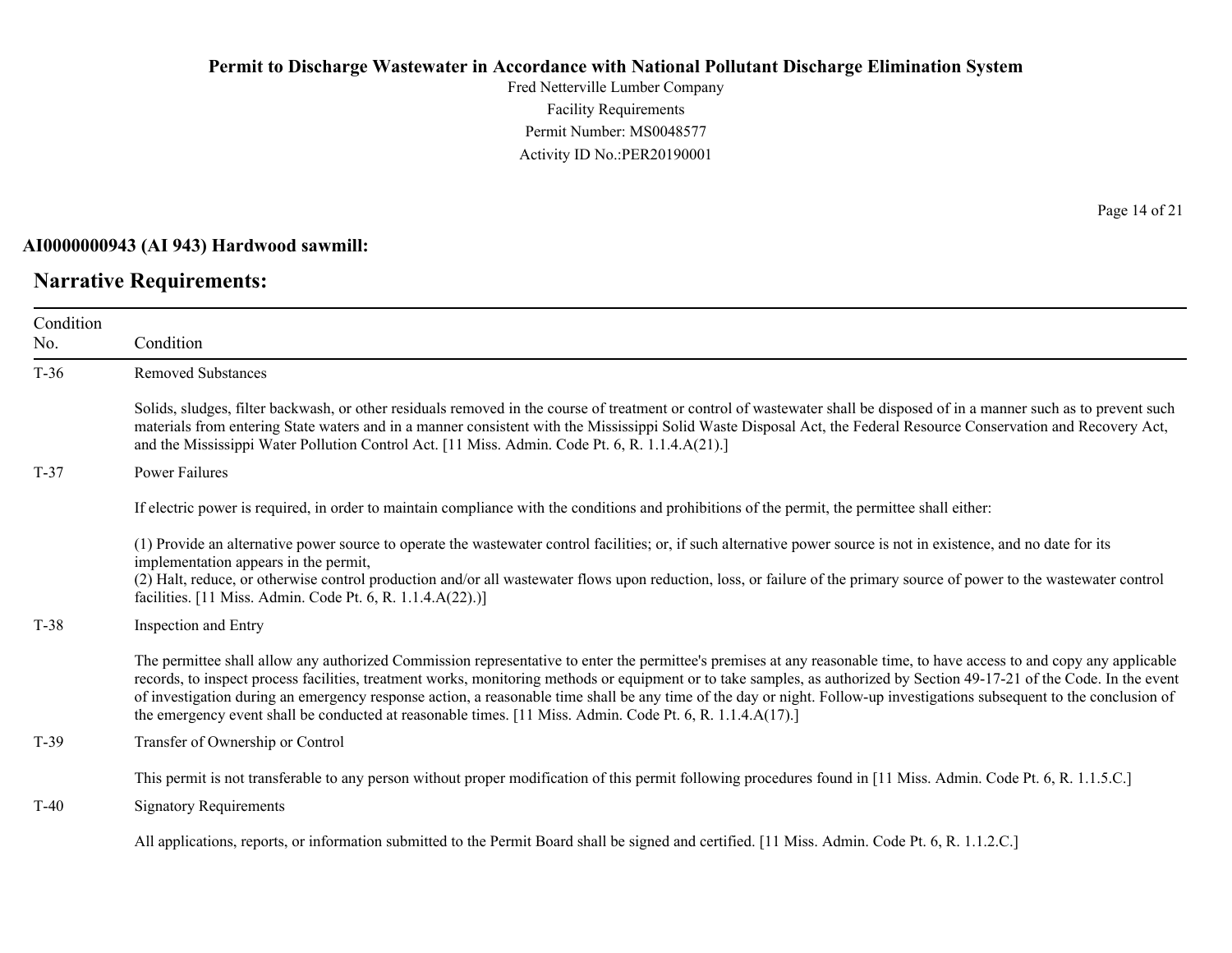Fred Netterville Lumber Company Facility Requirements Permit Number: MS0048577 Activity ID No.:PER20190001

#### **AI0000000943 (AI 943) Hardwood sawmill:**

#### **Narrative Requirements:**

No.

Condition Condition T-41 Signatory Requirements - Application Signatures All permit applications shall be signed as follows: (1) For a corporation: by a responsible corporate officer. For the purpose of this Section, a responsible corporate officer means: (i) a president, secretary, treasurer or vice president of the corporation in charge of a principal business function, or any other person who performs similar policy - or decision-making function for the corporation, or (ii) the manager of one or more manufacturing, production, or operating facilities provided, the manager is authorized to make management decisions which govern the operation of the regulated facility including having the explicit or implicit duty of making major capital investment recommendations, and initiating and directing other comprehensive measures to assure long term environmental compliance with environmental laws and regulations; the manager can ensure that the necessary systems are established or actions taken to gather complete and accurate information for permit application requirements; and where authority to sign documents has been assigned or delegated to the manager in accordance with corporate procedures. (2) For a partnership or sole proprietorship: by a general partner or the proprietor, respectively; or (3) For a municipality, State, Federal, or other public agency: by either a principal executive officer or ranking elected official. [11 Miss. Admin. Code Pt. 6, R. 1.1.2.C.] T-42 Signatory Requirements -Reports and Other Information All reports required by the permit and other information requested by the Permit Board shall be signed by a person described by the application signature requirements in this permit or by a duly authorized representative of that person. A person is a duly authorized representative only if: (1) The authorization is made in writing by a person described by the application signature requirements;

(2) The authorization specifies either an individual or a position having responsibility for the overall operation of the regulated facility or activity, such as the position of plant manager, operator of a well or a well field, superintendent, position having overall responsibility for environmental matters for the company. (A duly authorized representative may thus be either a named individual or any individual occupying a named position.); and

(3) The written authorization is submitted to the Permit Board. [11 Miss. Admin. Code Pt. 6, R. 1.1.2.C.]

Page 15 of 21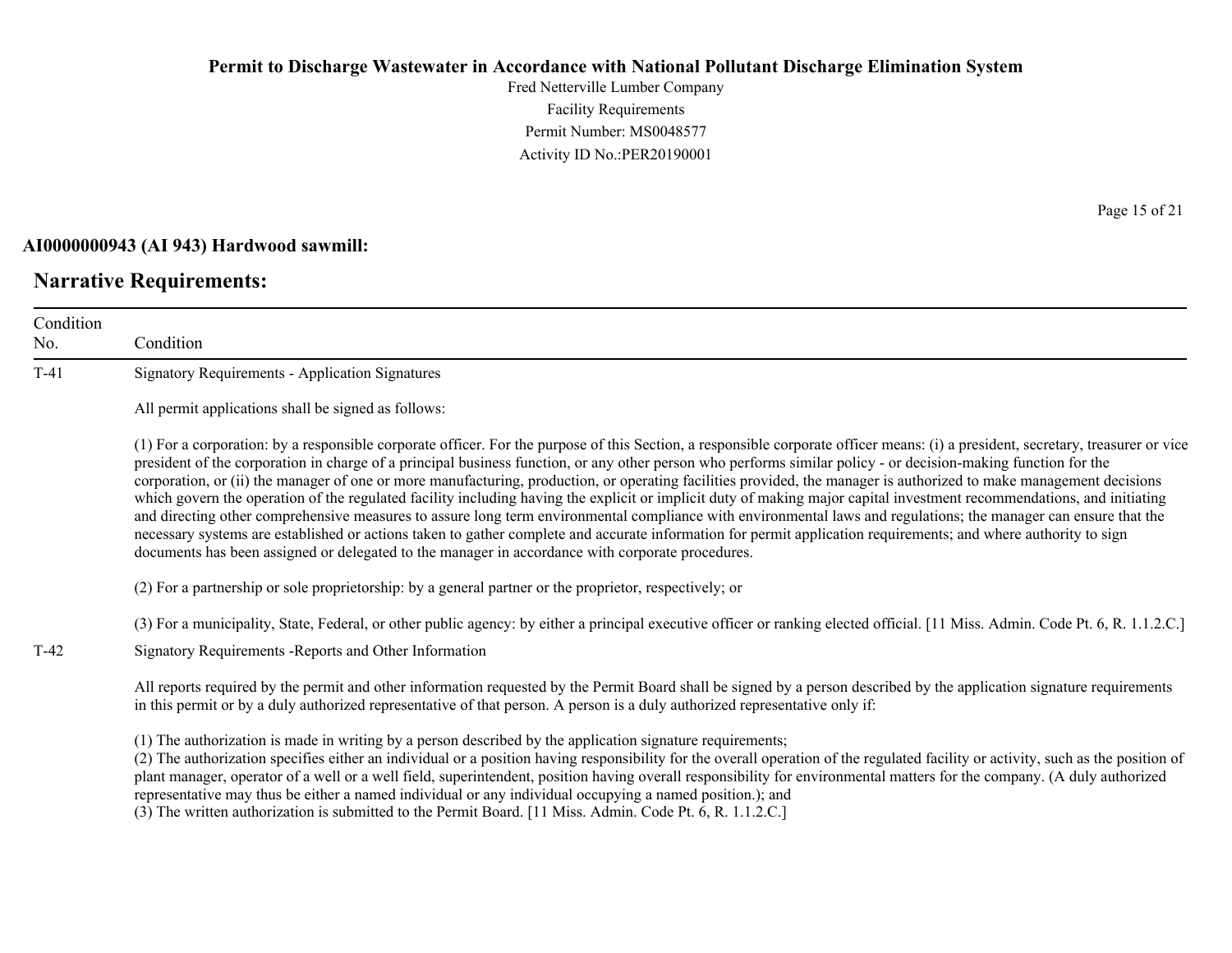Fred Netterville Lumber Company Facility Requirements Permit Number: MS0048577 Activity ID No.:PER20190001

#### **AI0000000943 (AI 943) Hardwood sawmill:**

# **Narrative Requirements:**

Page 16 of 21

| Condition<br>No. | Condition                                                                                                                                                                                                                                                                                                                                                                                                                                                                                                                                                                                                                                                                                                                |  |
|------------------|--------------------------------------------------------------------------------------------------------------------------------------------------------------------------------------------------------------------------------------------------------------------------------------------------------------------------------------------------------------------------------------------------------------------------------------------------------------------------------------------------------------------------------------------------------------------------------------------------------------------------------------------------------------------------------------------------------------------------|--|
| $T-43$           | Signatory Requirements - Changes to Authorization                                                                                                                                                                                                                                                                                                                                                                                                                                                                                                                                                                                                                                                                        |  |
|                  | If an authorization under the signatory requirements of this permit is no longer accurate because a different individual or position has responsibility for the overall<br>operation of the facility, a new authorization satisfying the signatory requirements of this permit must be submitted to the Permit Board prior to or together with any<br>reports, information, or applications. [11 Miss. Admin. Code Pt. 6, R. 1.1.2.C.]                                                                                                                                                                                                                                                                                   |  |
| $T-44$           | <b>Signatory Requirements - Certification</b>                                                                                                                                                                                                                                                                                                                                                                                                                                                                                                                                                                                                                                                                            |  |
|                  | Any person signing a document under the signatory requirements stated in this permit shall make the following certification:                                                                                                                                                                                                                                                                                                                                                                                                                                                                                                                                                                                             |  |
|                  | "I certify under penalty of law that this document and all attachments were prepared under the direction or supervision in accordance with a system designed to assure<br>that qualified personnel properly gather and evaluate the information submitted. Based on my inquiry of the person or persons who manage the system, or those persons<br>directly responsible for gathering the information, the information submitted is, to the best of my knowledge and belief, true, accurate, and complete. I am aware that<br>there are significant penalties for submitting false information, including the possibility of fine and imprisonment for knowing violations." [11 Miss. Admin. Code Pt. 6,<br>R. 1.1.2.C.] |  |
| $T-45$           | Availability of Records<br>Except for information deemed to be confidential under the Mississippi Code Ann. 49-17-39 and 40 CFR 123.41, file information relating to this permit shall be made<br>available for public inspection and copying during normal business hours at the office of the Department of Environmental Quality in Jackson, Mississippi. Written<br>request must be provided in accordance with policies developed by the Commission and must state, specifically, records proposed for review, date proposed for review<br>and copying requirements. [11 Miss. Admin. Code Pt. 6, R. 1.1.3.E.]                                                                                                      |  |
| T-46             | Duty to Provide Information                                                                                                                                                                                                                                                                                                                                                                                                                                                                                                                                                                                                                                                                                              |  |
|                  | The permittee shall furnish to the Permit Board within a reasonable time any relevant information which the Permit Board may request to determine whether cause<br>exists for modifying, revoking and reissuing, or terminating the permit, or to determine compliance with the permit. The permittee shall also furnish to the Permit Board<br>upon request, copies of records required to be kept by the permit. [11 Miss. Admin. Code Pt. 6, R. 1.1.4.A(16).]                                                                                                                                                                                                                                                         |  |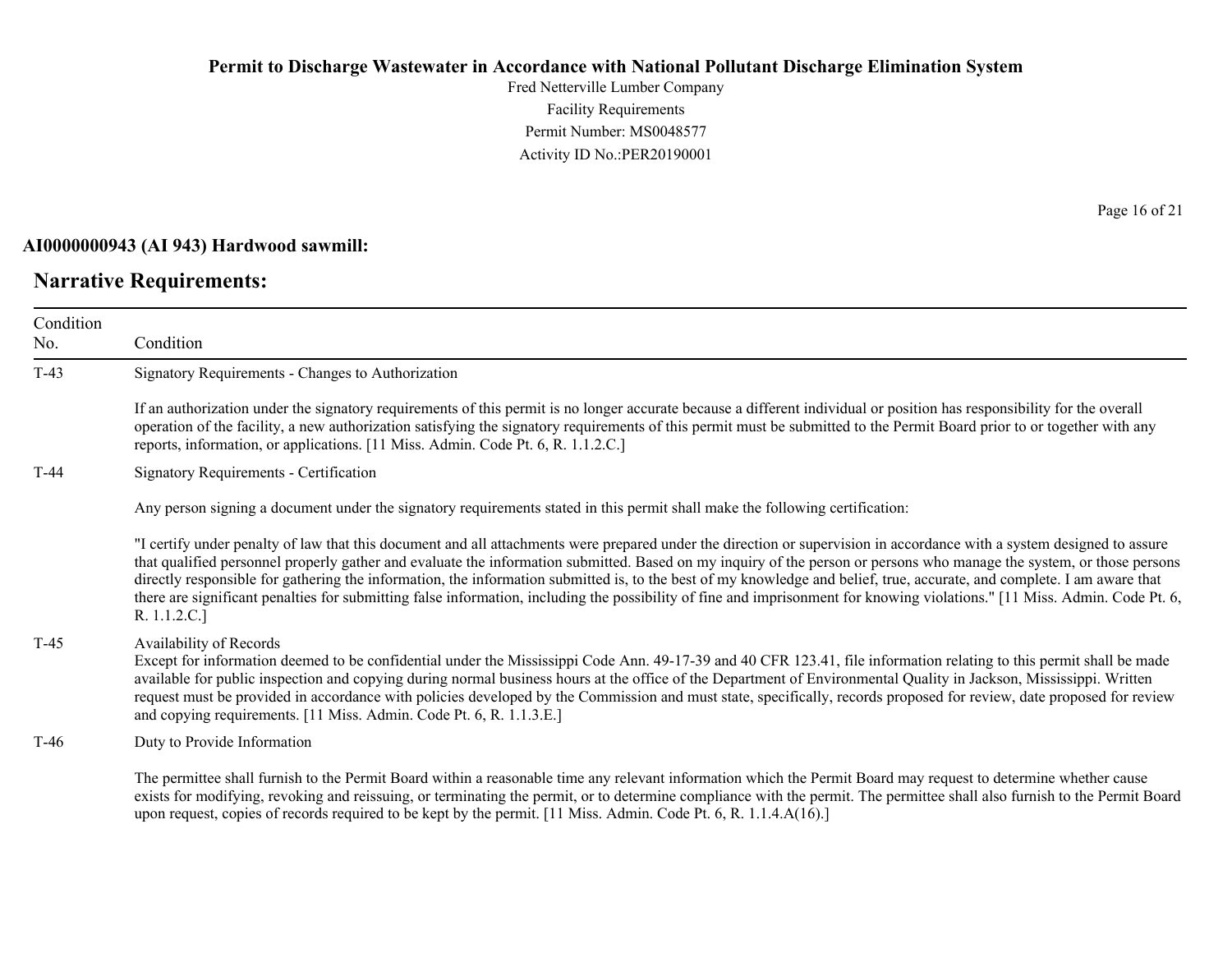Fred Netterville Lumber Company Facility Requirements Permit Number: MS0048577 Activity ID No.:PER20190001

#### **AI0000000943 (AI 943) Hardwood sawmill:**

# **Narrative Requirements:**

Page 17 of 21

| Condition<br>No. | Condition                                                                                                                                                                                                                                                                                                                                                                                                                                                                                                                                                                                                                                                                            |
|------------------|--------------------------------------------------------------------------------------------------------------------------------------------------------------------------------------------------------------------------------------------------------------------------------------------------------------------------------------------------------------------------------------------------------------------------------------------------------------------------------------------------------------------------------------------------------------------------------------------------------------------------------------------------------------------------------------|
| $T-47$           | <b>Toxic Pollutants</b>                                                                                                                                                                                                                                                                                                                                                                                                                                                                                                                                                                                                                                                              |
|                  | The permittee shall comply with any toxic effluent standard or prohibition (including any schedule of compliance specified in such effluent standard or prohibition)<br>established under Section 307(a) of the Federal Water Pollution Control Act. [11 Miss. Admin. Code Pt. 6, R. 1.1.4.A(26).]                                                                                                                                                                                                                                                                                                                                                                                   |
| $T-48$           | Toxic Pollutants Notification Requirements                                                                                                                                                                                                                                                                                                                                                                                                                                                                                                                                                                                                                                           |
|                  | The permittee shall comply with the applicable provisions of 40 CFR 122.42. [11 Miss. Admin. Code Pt. 6, R. 1.1.4.A(26).]                                                                                                                                                                                                                                                                                                                                                                                                                                                                                                                                                            |
| $T-49$           | Civil and Criminal Liability                                                                                                                                                                                                                                                                                                                                                                                                                                                                                                                                                                                                                                                         |
|                  | (1) Any person who violates a term, condition or schedule of compliance contained within this permit or the Mississippi Water Pollution Control Law is subject to the<br>actions defined by law.<br>(2) Except as provided in permit conditions on "Bypassing" and "Upsets", nothing in this permit shall be construed to relieve the permittee from civil or criminal<br>penalties for noncompliance.<br>(3) It shall not be the defense of the permittee in an enforcement action that it would have been necessary to halt or reduce the permitted activity in order to maintain<br>compliance with the conditions of this permit. [11 Miss. Admin. Code Pt. 6, R. 1.1.4.A(24).)] |
| $T-50$           | Oil and Hazardous Substance Liability                                                                                                                                                                                                                                                                                                                                                                                                                                                                                                                                                                                                                                                |
|                  | Nothing in this permit shall be construed to preclude the institution of any legal action or relieve the permittee from any responsibilities, liabilities, or penalties to which<br>the permittee is or may be subject to under Section 311 of the Federal Water Pollution Control Act and applicable provisions under Mississippi Law pertaining to<br>transportation, storage, treatment, or spillage of oil or hazardous substances. [11 Miss. Admin. Code Pt. 6, R. 1.1.4.A(23).]                                                                                                                                                                                                |
| $T-51$           | Property Rights                                                                                                                                                                                                                                                                                                                                                                                                                                                                                                                                                                                                                                                                      |
|                  | The issuance of this permit does not convey any property rights in either real or personal property, or any exclusive privileges, nor does it authorize any injury to private<br>property or any invasion of personal rights, nor any infringement of Federal, State, or local laws or regulations. [11 Miss. Admin. Code Pt. 6, R. 1.1.5.                                                                                                                                                                                                                                                                                                                                           |

E.]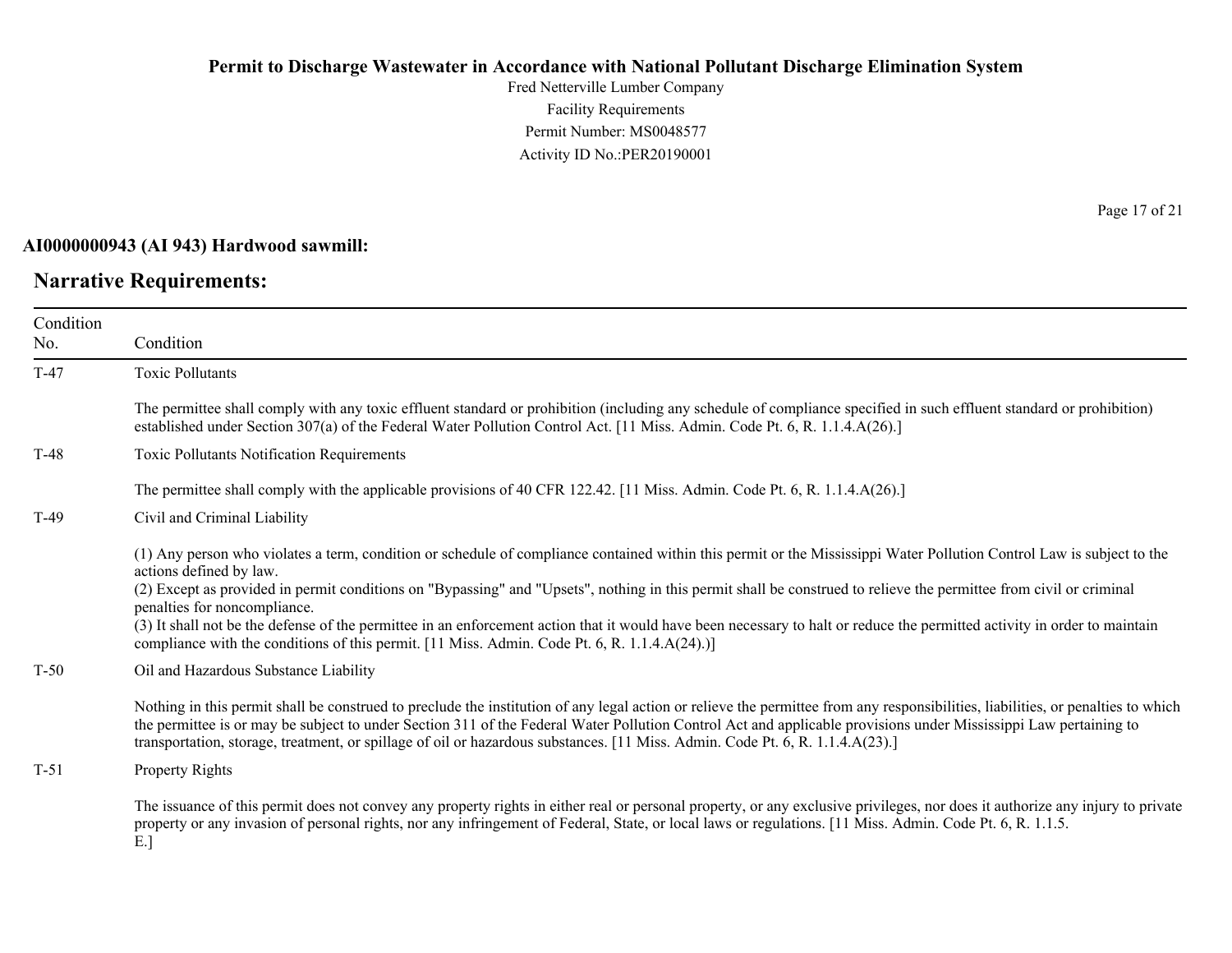Fred Netterville Lumber Company Facility Requirements Permit Number: MS0048577 Activity ID No.:PER20190001

#### **AI0000000943 (AI 943) Hardwood sawmill:**

#### **Narrative Requirements:**

Condition No. Condition T-52 Severability The provisions of this permit are severable. If any provision of this permit, or the application of any provision of this permit to any circumstances, is challenged or held invalid, the validity of the remaining permit provisions and/or portions thereof or their application to other persons or sets of circumstances, shall not be affected thereby. [11 Miss. Admin. Code Pt. 6, R. 1.1.4.A(25).] T-53 Protection of Confidential Information (1) Pursuant to Miss. Code Ann. ' 49-17-39 and 40 CFR 123.41, the Permit Board shall make available to the public all information contained on any form and all public comments on such information. Effluent data and information concerning air or water quality shall also be made available to the public. Information that is determined by the Commission to be trade secrets shall not be disclosed to the public without prior consent of the source of such information. When a claim of confidentiality is made by a person in accordance with the provisions of Miss. Code Ann. ' 49-17-39, a recommendation on the questions of confidentiality shall be made by the Commission and forwarded to the Regional Administrator (or his/her designee) of EPA for his concurrence in such determination of confidentiality. [11 Miss. Admin. Code Pt. 6, R. 1.1.3.F.] T-54 Protection of Confidential Information- continued

(2) A copy of a State, UIC, or NPDES permit application, public notice, fact sheet, draft permit and other forms relating thereto, including written public comment and other reports, files and information relating to the application not classified as confidential information by the Commission pursuant to part (1) of this requirement, shall be available for public inspection and copying during normal business hours at the office of the Department in Jackson, Mississippi. [11 Miss. Admin. Code Pt. 6, R. 1.1.3.F.]

Page 18 of 21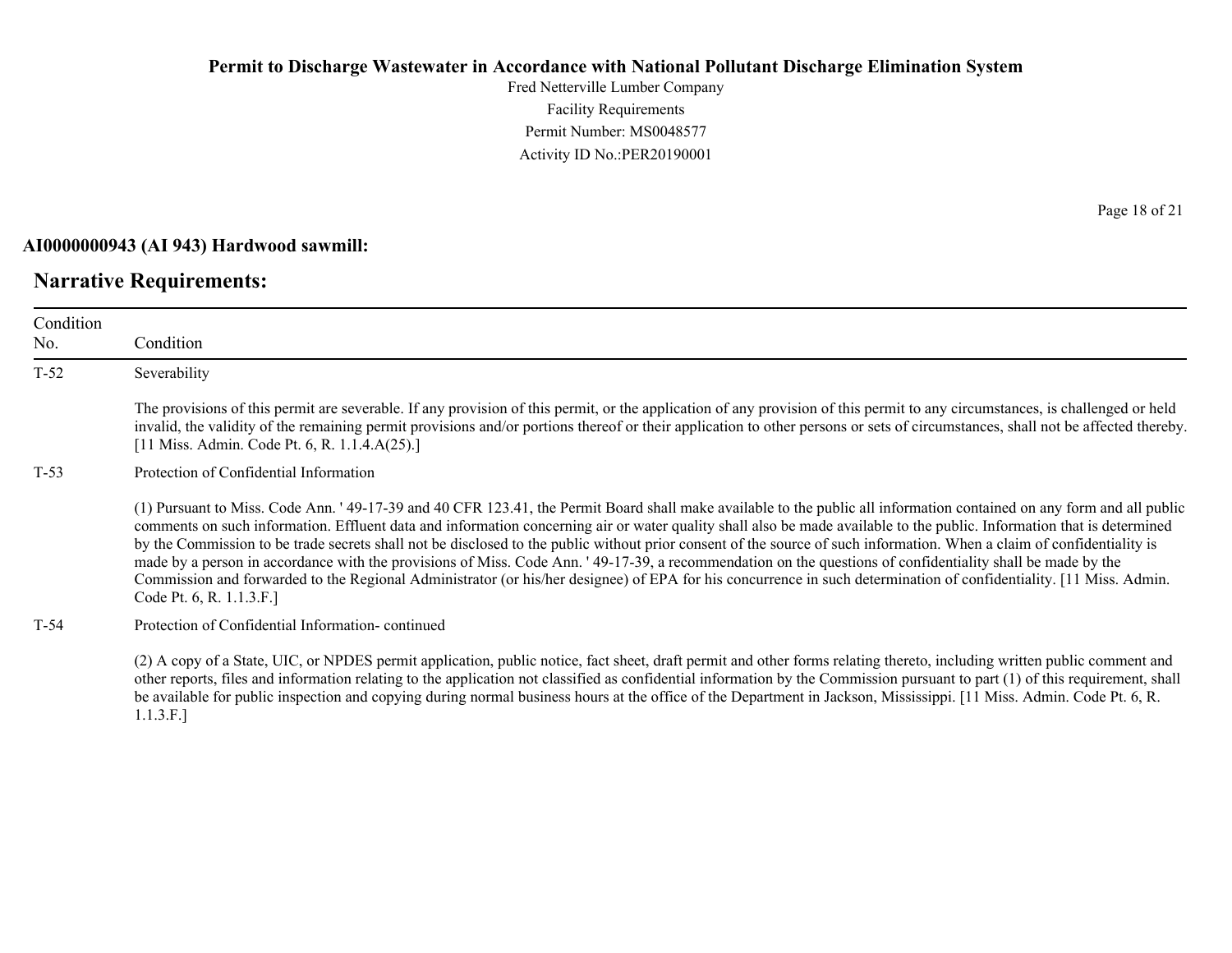Fred Netterville Lumber Company Facility Requirements Permit Number: MS0048577 Activity ID No.:PER20190001

#### **AI0000000943 (AI 943) Hardwood sawmill:**

# **Narrative Requirements:**

Page 19 of 21

| Condition<br>No. | Condition                                                                                                                                                                                                                                                                                                                                                                                                                                                                                                                                                                                                                                                                                                                                                                                                                                                                                                                                                            |
|------------------|----------------------------------------------------------------------------------------------------------------------------------------------------------------------------------------------------------------------------------------------------------------------------------------------------------------------------------------------------------------------------------------------------------------------------------------------------------------------------------------------------------------------------------------------------------------------------------------------------------------------------------------------------------------------------------------------------------------------------------------------------------------------------------------------------------------------------------------------------------------------------------------------------------------------------------------------------------------------|
| $T-55$           | Protection of Confidential Information-continued                                                                                                                                                                                                                                                                                                                                                                                                                                                                                                                                                                                                                                                                                                                                                                                                                                                                                                                     |
|                  | (3) Upon determination by the Commission that information submitted by a permit applicant is entitled to protection against disclosure as trade secrets, the information<br>shall be so labeled and otherwise handled as confidential. Copies of the information and a notice of the Commission's action shall be forwarded to the Regional<br>Administrator (or his/her designee). In making its determination of entitlement to protection as a trade secret, the Commission shall follow the procedure set forth in<br>Miss. Code Ann. '49-17-39. In the event the Commission denies the claim of confidentiality, the applicant shall have, upon notification thereof, the right to appeal the<br>Commission's determination in the same manner provided for other orders of the Commission. No disclosure, except to EPA, shall be allowed until any appeal from the<br>determination of the Commission is completed. [11 Miss. Admin. Code Pt. 6, R. 1.1.3.F.] |
| $T-56$           | Spill Prevention and Best Management Plans                                                                                                                                                                                                                                                                                                                                                                                                                                                                                                                                                                                                                                                                                                                                                                                                                                                                                                                           |
|                  | Any permittee which has above ground bulk storage capacity, of more than 1320 gallons or any single container with a capacity greater than 660 gallons, of materials<br>and/or liquids (including but not limited to, all raw, finished and/or waste material) with chronic or acute potential for pollution impact on waters of the State and not<br>subject to Mississippi Hazardous Waste Management Regulations or 40 CFR 112 (Oil Pollution Prevention) regulations shall provide secondary containment as found in<br>40 CFR 112 or equivalent protective measures such as trenches or waterways which would conduct any tank releases to a permitted treatment system or sufficient<br>equalization or treatment capacity needed to prevent chronic/acute pollution impact. [11 Miss. Admin. Code Pt. 6, R. 1.1.4.A(12)(a).]                                                                                                                                  |
| $T-57$           | Reopener Clause                                                                                                                                                                                                                                                                                                                                                                                                                                                                                                                                                                                                                                                                                                                                                                                                                                                                                                                                                      |
|                  | This permit shall be modified, or alternately, revoked and reissued, to comply with any applicable effluent standard, limitation or storm water regulation issued or<br>approved under Section 301(b)(2)(C), and (D), 304(b)(2), 307(a)(2) and 402(p) of the Federal Water Pollution Control Act if the effluent standard, limitation or<br>regulation so issued or approved:                                                                                                                                                                                                                                                                                                                                                                                                                                                                                                                                                                                        |
|                  | 1. Contains different conditions or is otherwise more stringent than any effluent limitation in the permit; or<br>2. Controls any pollutant not limited in the permit.<br>3. This permit shall be modified to reflect any additional or otherwise more stringent limitations and additional monitoring as determined to be necessary by the results<br>of a Completed TMDL. [11 Miss. Admin. Code Pt. 6, R. 1.1.4.F(1).]                                                                                                                                                                                                                                                                                                                                                                                                                                                                                                                                             |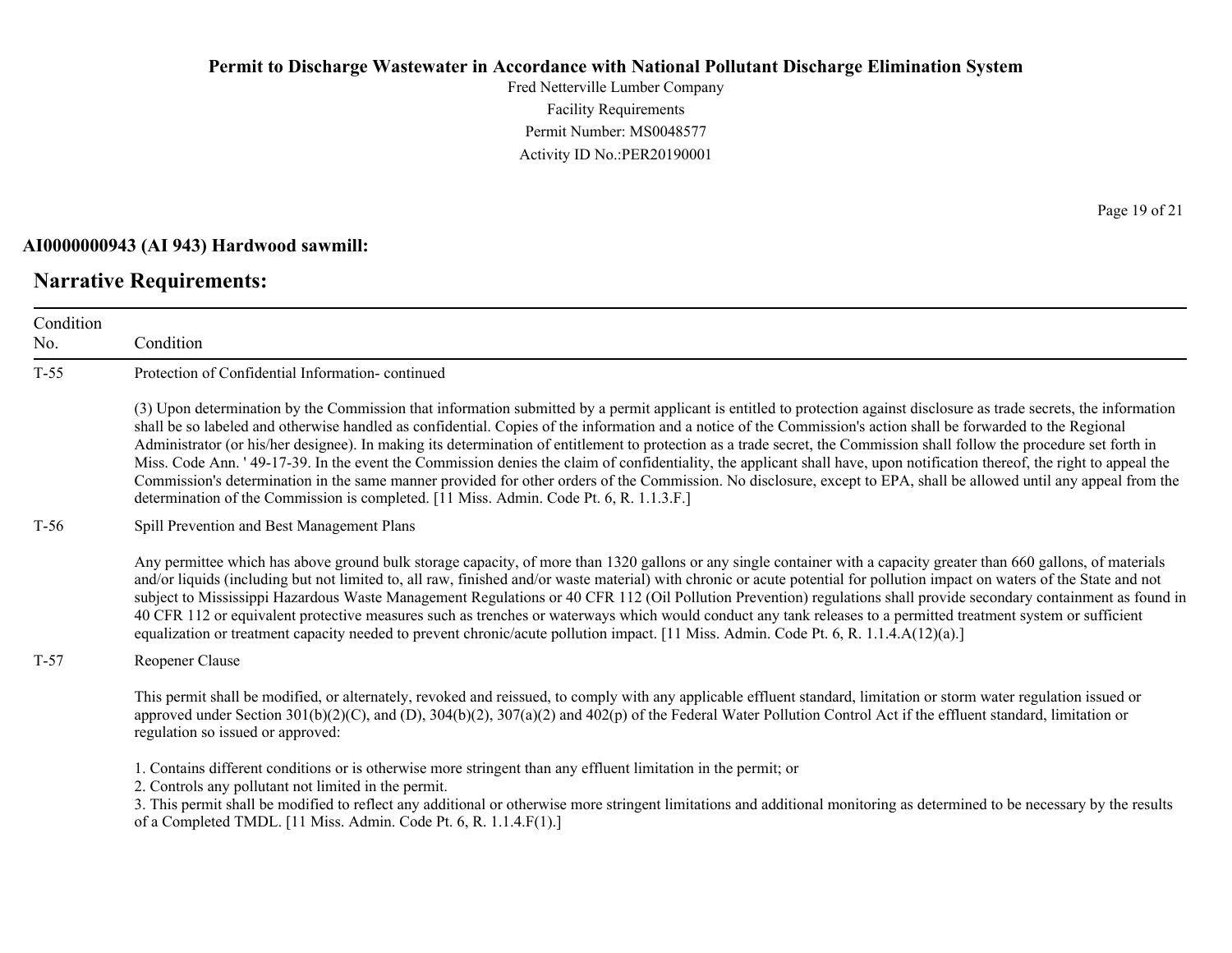Fred Netterville Lumber Company Facility Requirements Permit Number: MS0048577 Activity ID No.:PER20190001

#### **AI0000000943 (AI 943) Hardwood sawmill:**

# **Narrative Requirements:**

Condition No. Condition T-58 Closure Requirements Should the permittee decide to permanently close and abandon the premises upon which it operates, it shall provide a Closure Plan to the Permit Board no later than 90 days prior to doing so. This Closure Plan shall address how and when all manufactured products, by-products, raw materials, stored chemicals, and solid and liquid waste and residues will be removed from the premises or permanently disposed of on site such that no potential environmental hazard to the waters of the State will be presented. Closure plan(s) submitted to and approved by Mississippi Department of Environmental Quality for compliance with other environmental regulations will satisfy the closure requirements for those items specifically addressed in the closure plan(s) as long as the closure does not present a potential for environmental hazard to waters of the State. [11 Miss. Admin. Code Pt. 6, R. 1.1.4.A(11).]

#### T-59 Permit Actions

The permit may be modified, revoked and reissued, or terminated for cause. The filing of a request by the permittee for a permit modification, revocation and reissuance, or termination, or a modification of planned changes or anticipated noncompliance, does not stay any permit condition. [11 Miss. Admin. Code Pt. 6, R. 1.1.5.C(5).]

Page 20 of 21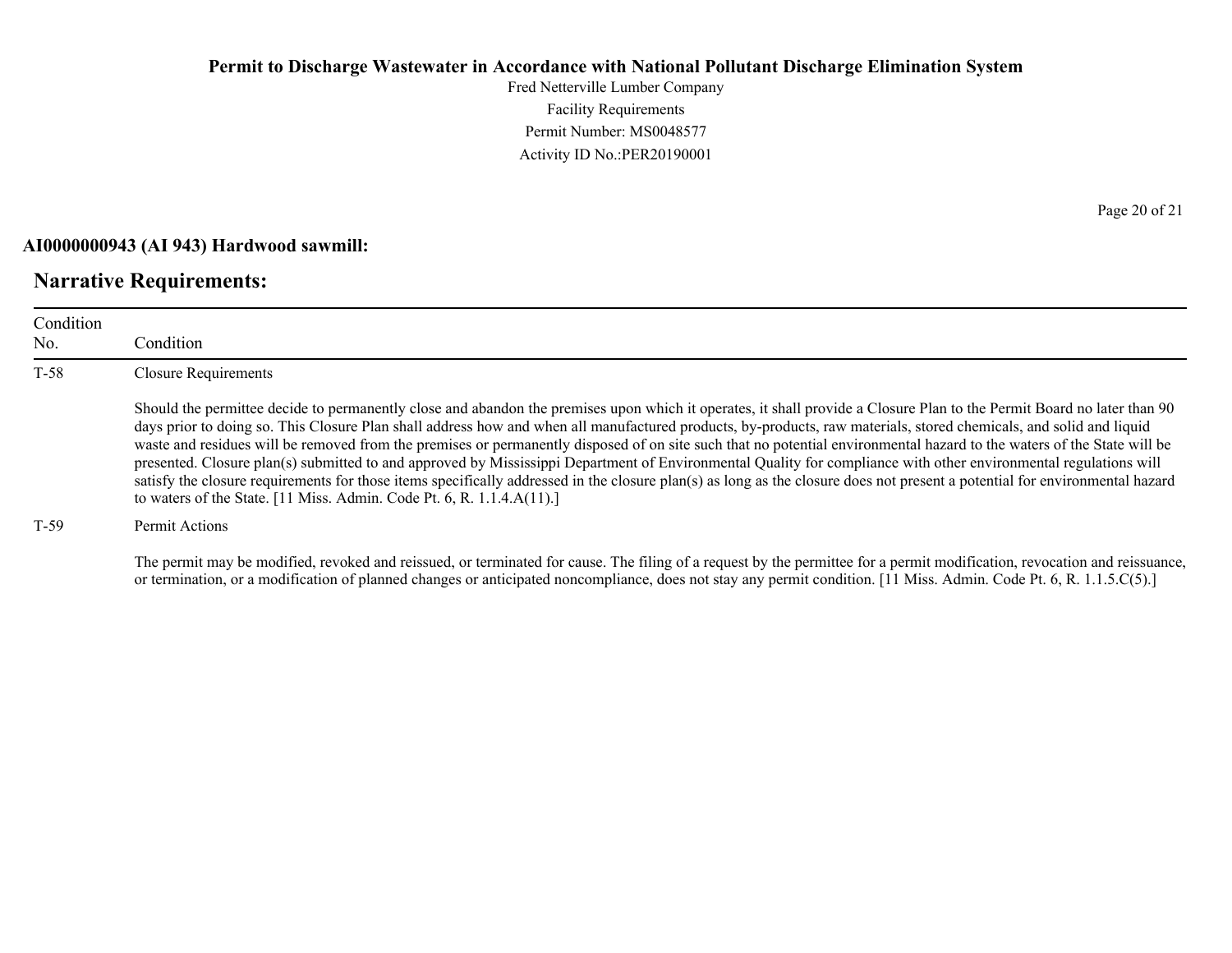Fred Netterville Lumber Company Facility Requirements Permit Number: MS0048577 Activity ID No.:PER20190001

**RPNT0000000002 (MS0048577-002) Outfall 002 (Overflow from boiler blowdown cooling pond).:**

**Submittal/Action Requirements:**

| Condition<br>No. | Condition                                                                                                                                                                            |
|------------------|--------------------------------------------------------------------------------------------------------------------------------------------------------------------------------------|
| $S-1$            | The Permittee shall submit analytical results on an annual Discharge Monitoring Report (DMR): Due annually by the 28th of January. [11 Miss. Admin. Code Pt. 6, R.<br>1.1.4.A(15)(c) |

Page 21 of 21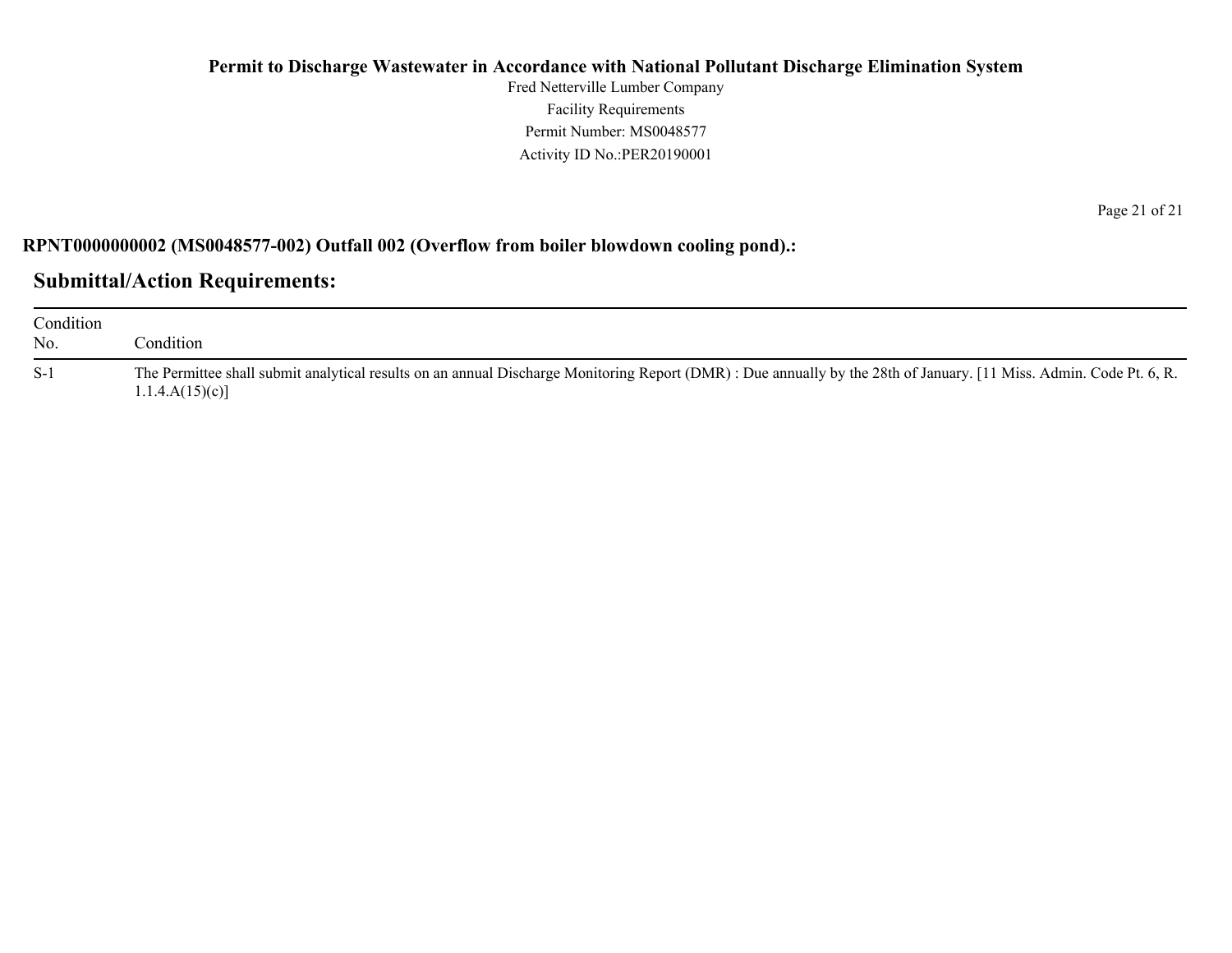# **GENERAL INFORMATION**

Fred Netterville Lumber Company Woodville, MS Wilkinson County 3975 Buffalo Road

# **Alternate/Historic Identifiers**

| $\overline{ID}$ | <b>Alternate/Historic Name</b>  | <b>User Group</b>               | <b>Start Date</b> | <b>End Date</b> |
|-----------------|---------------------------------|---------------------------------|-------------------|-----------------|
| 943             | Fred Netterville Lumber Company | Official Site Name              | 09/08/1987        |                 |
| 2815700006      | Fred Netterville Lumber Company | Air-AIRS AFS                    | 11/12/1996        |                 |
| 294000006       | Fred Netterville Lumber Company | Air-Synthetic Minor Operating   | 11/12/1996        | 11/01/2001      |
| MSR000593       | Fred Netterville Lumber Company | GP-Baseline                     | 11/24/1992        | 10/12/2000      |
| MS0048577       | Fred Netterville Lumber Company | Water - NPDES                   | 05/24/1994        | 05/23/1999      |
| MSU087032       | Fred Netterville Lumber Company | Water - SOP                     | 09/08/1987        | 09/08/1987      |
| MS0048577       | Fred Netterville Lumber Company | Water - NPDES                   | 11/08/1999        | 10/30/2004      |
| MSR000593       | Fred Netterville Lumber Company | GP-Baseline                     | 10/12/2000        | 09/11/2005      |
| 294000006       | Fred Netterville Lumber Company | Air-Title V Operating           | 06/04/2004        | 05/31/2009      |
| MS0048577       | Fred Netterville Lumber Company | Water - NPDES                   | 10/26/2004        | 09/30/2009      |
| MSR000593       | Fred Netterville Lumber Company | GP-Baseline                     | 03/03/2006        | 11/29/2010      |
| 294000006       | Fred Netterville Lumber Company | Air-Title V Fee Customer        | 06/04/2004        | 10/28/2019      |
| MS0048577       | Fred Netterville Lumber Company | Water - NPDES                   | 01/05/2010        | 12/31/2014      |
| 294000006       | Fred Netterville Lumber Company | Air-Title V Operating           | 01/27/2010        | 12/31/2014      |
| 294000006       | Fred Netterville Lumber Company | Air-Construction                | 07/12/2010        |                 |
| MSR000593       | Fred Netterville Lumber Company | GP-Baseline                     | 11/29/2010        | 01/26/2016      |
| MSG170100       | Fred Netterville Lumber Company | <b>GP-Wet Deck</b>              | 08/13/2014        | 04/30/2016      |
| MS0048577       | Fred Netterville Lumber Company | Water - NPDES                   | 04/17/2015        | 03/05/2020      |
| 294000006       | Fred Netterville Lumber Company | Air-Title V Operating           | 12/21/2015        | 10/28/2019      |
| MSR000593       | Fred Netterville Lumber Company | GP-Baseline                     | 01/26/2016        | 10/31/2020      |
|                 | <b>Branch</b>                   | Branches Group - Air            | 07/18/2017        |                 |
|                 | <b>Branch</b>                   | Branches Group - Water          | 07/18/2017        |                 |
|                 | <b>Branch</b>                   | Branches Group - Stormwater-401 | 07/18/2017        |                 |
| MSG170100       | Fred Netterville Lumber Company | <b>GP-Wet Deck</b>              | 09/29/2017        | 06/30/2022      |
| MS0048577       | Fred Netterville Lumber Company | Water - NPDES                   | 03/05/2020        | 02/28/2025      |